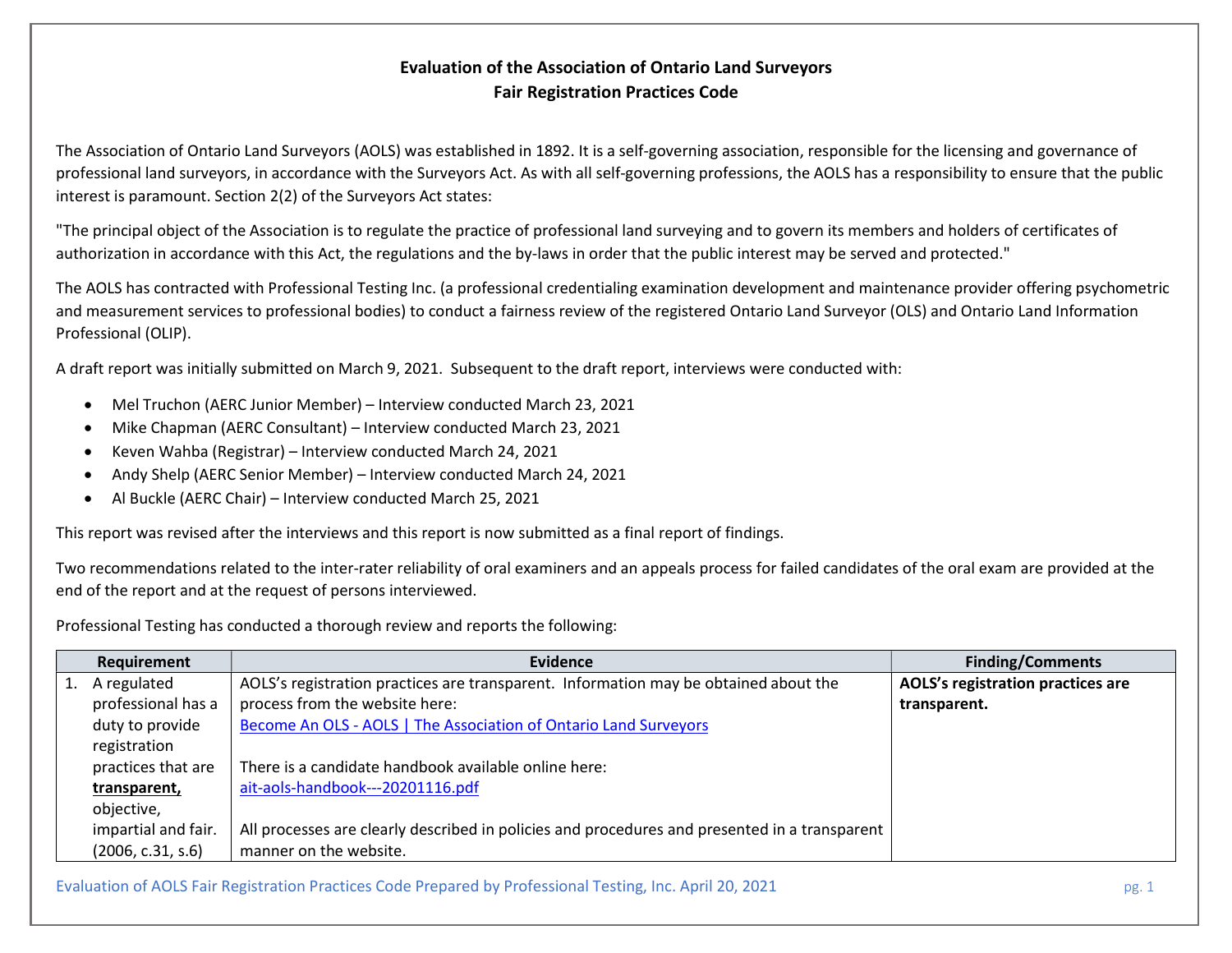| Requirement                                                                                   | <b>Evidence</b>                                                                                                                                                                                                                                                                                             | <b>Finding/Comments</b>                                                                                                 |
|-----------------------------------------------------------------------------------------------|-------------------------------------------------------------------------------------------------------------------------------------------------------------------------------------------------------------------------------------------------------------------------------------------------------------|-------------------------------------------------------------------------------------------------------------------------|
|                                                                                               | Professionals may become a licensed member to practice cadastral (legal) surveying or may<br>hold a Certificate of Registration allowing them to practice disciplines of surveying other<br>than cadastral surveys including Geodesy, Geographic Information Management,<br>Hydrography and Photogrammetry. |                                                                                                                         |
|                                                                                               | AOLS maintains a publicly available disability policy.                                                                                                                                                                                                                                                      |                                                                                                                         |
| 2. A regulated<br>professional has a<br>duty to provide<br>registration<br>practices that are | The process of becoming a registered Ontario Land Surveyor (OLS) or an Ontario Land<br>Information Professional (OLIP involves providing evidence of meeting the academic<br>requirements, meet the articling requirements, and passing the appropriate and relevant<br>examinations.                       | Each of these areas are further<br>explored below.                                                                      |
| transparent,<br>objective,<br>impartial and fair.<br>(2006, c.31, s.6)                        | Areas for review relative to <b>Objectivity, Impartiality and Fairness</b> include the application<br>process and review of pre-requisites, the examination process (both written and oral) and<br>the articling process. Each is further reviewed below.                                                   |                                                                                                                         |
| 3. Objectivity,                                                                               | The first step for all candidates for membership is to apply to the Association (to the                                                                                                                                                                                                                     | The application process appears to                                                                                      |
| impartiality and<br>fairness of                                                               | Registrar) for a detailed evaluation of their post-secondary education and experience.                                                                                                                                                                                                                      | be objective, impartial and fair.                                                                                       |
| <b>Application</b><br>process.                                                                | Professional membership in the Association requires completion of a baccalaureate level<br>program in professional surveying (often referred to as Geomatics), approved by the<br>Association's Academic and Experience Requirements Committee (AERC), or a course that is                                  | However, the following weaknesses<br>were identified:                                                                   |
|                                                                                               | in the opinion of the AERC equal in content and level of difficulty, or experience and<br>knowledge that provides equivalent competencies to such an academic program.                                                                                                                                      | The requirements used by the<br>1.<br>consultant who reviews the<br>applications for academic                           |
|                                                                                               | A detailed description of the AOLS academic requirements is available online in a table.<br>Additionally, Program information on existing professional surveying programs in Canada is                                                                                                                      | courses appears to be slightly<br>subjective. Despite the                                                               |
|                                                                                               | available online. There are written policies and procedures for the timeline to review<br>applications—there is a manual with policies and procedures. The review assignments align<br>with quarterly meetings.                                                                                             | expertise of the current<br>consultant (university faculty<br>familiar with courses) who<br>reports he uses a template, |
|                                                                                               | Candidates submit their application for review of their educational requirements through an                                                                                                                                                                                                                 | there is no formal                                                                                                      |
|                                                                                               | academic education evaluation form and after submitting the fee, transcripts and resume,                                                                                                                                                                                                                    | documentation of the                                                                                                    |
|                                                                                               | academic evaluations are conducted by an assessor approved by the Academic and<br>Experience Requirements Committee (AERC).                                                                                                                                                                                 | process. To improve<br>objectivity and to facilitate<br>another consultant                                              |
|                                                                                               | Approved courses are determined by AOLS; the Canadian Board of Professional Landscapers                                                                                                                                                                                                                     | conducting reviews in the                                                                                               |
|                                                                                               | (CBPL) has a process AOLS affiliates with, which is a recognized entity with approved courses<br>Evaluation of AOLS Fair Registration Practices Code Prepared by Professional Testing Inc. April 20, 2021                                                                                                   | event something should                                                                                                  |

Evaluation of AOLS Fair Registration Practices Code Prepared by Professional Testing, Inc. April 20, 2021 pg. 2001 pg. 2021 pg. 2021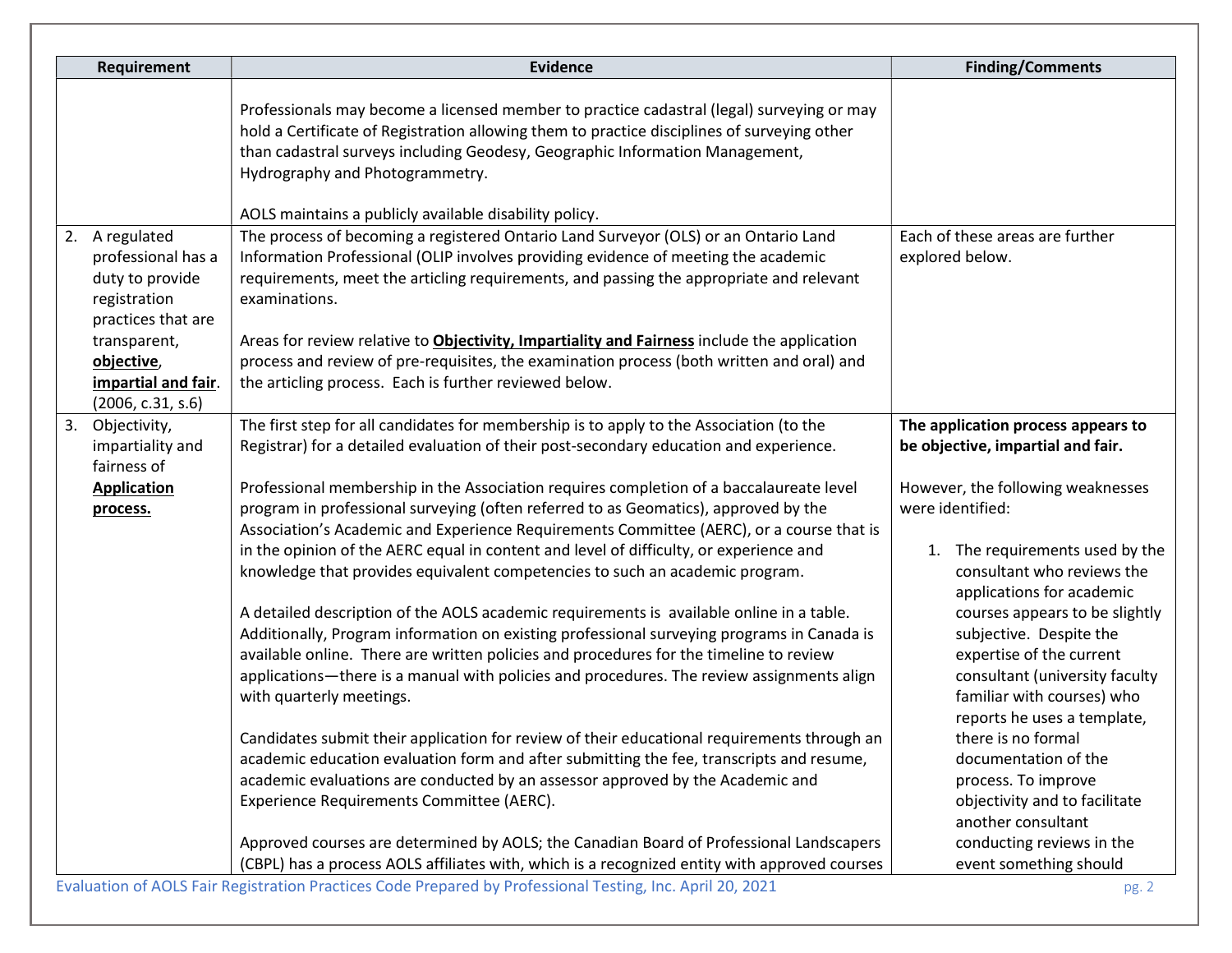| <b>Requirement</b> | <b>Evidence</b>                                                                              |             | <b>Finding/Comments</b>        |
|--------------------|----------------------------------------------------------------------------------------------|-------------|--------------------------------|
|                    | for articling. AOLS aligns with this. Relationship between required courses and the job-e.g. |             | happen to the one consultant   |
|                    | hydrography is now required so provinces can recognize exams and provide mobility.           |             | conducting all of the reviews, |
|                    |                                                                                              |             | it is recommended that the     |
|                    | In 2014 AOLS went through a process to determine equivalency for courses (Al Buckle was      |             | process used to evaluate       |
|                    | one of the participants). Mark Truchon convened the group to look at the existing            |             | courses (especially those      |
|                    | requirements, changes such as technology replacing geodesic astronomy; GNSS/GPS now;         |             | needing equivalence            |
|                    | digital cameras, UAVs, laser scanning, so time to take a fresh look at the requirements.     |             | determined) be documented      |
|                    | Compared to the UK, US, Germany and Australia, and came up with the list.                    |             | and detailed. Descriptions of  |
|                    |                                                                                              |             | how the course outlines and    |
|                    | M. Chapman reviews the credentials (degrees, courses) within the application against the     |             | content are used to            |
|                    | required academic component, and there is a template he uses that has a list of titles,      |             | determine equivalency should   |
|                    | competency descriptions, geomatics completed at institutions to make sure they match the     |             | be documented.                 |
|                    | requirements surveyors should have. Decisions of substitution and equivalency are based      | 2.          | Description of the             |
|                    | on the course syllabus and course content.                                                   |             | qualifications of the          |
|                    |                                                                                              |             | consultant(s) should be        |
|                    | After the student applies, it is handed to Lena Kassabian. The student submits official      |             | provided together with         |
|                    | transcripts, course descriptions, resume, details about themselves, equivalency if it is a   |             | evidence the consultant(s)     |
|                    | foreign degree (WEST service), certificates of equivalency, and then M. Chapman receives     |             | meet the requirements. It      |
|                    | the entire package to review.                                                                |             | was reported that training has |
|                    |                                                                                              |             | been provided in the past by   |
|                    | M. Chapman prepares a preliminary assessment, sends to student, and communicates with        |             | York University. This should   |
|                    | applicant. Applicant can submit additional information. M. Chapman works diligently to       |             | be documented.                 |
|                    | avoid appeals as much as possible, and to be up front. Pre-COVID, students were              |             | 3. It was reported that AOLS   |
|                    | interviewed.                                                                                 |             | went through a process in      |
|                    |                                                                                              |             | 2014 to establish the course   |
|                    | The preliminary assessment results in few appeals, only one since they started this. Appeal  |             | requirements and course        |
|                    | was resolved, and student completed the required courses.                                    |             | equivalency. A few of the      |
|                    |                                                                                              |             | interviewees were familiar     |
|                    | M. Chapman maps assessment to the requirements for AOLS; this list of required courses is    |             | with this event and one        |
|                    | sent to the applicant. Occasionally, the applicant is asked to submit additional material,   |             | participated. This process     |
|                    | course descriptions, etc. A high percentage of applicants are from overseas and have a hard  |             | should be redone on a regular  |
|                    | time obtaining their records.                                                                |             | basis and course               |
|                    |                                                                                              |             | requirements updated. This     |
|                    | Evaluations are then reviewed and approved by the AERC during the next quarterly meeting     |             | process should be              |
|                    | of the AERC. Each candidate is assessed on an individual basis by comparing the content of   | documented. |                                |
|                    | their completed courses with the content of the AOLS required subjects, and a list of        |             | 4. Candidates requesting to    |
|                    | approved courses required to complete the AOLS requirements is provided to the               |             | substitute courses are         |
|                    | candidate. AERC reviews the file and if it passes motion to approve articling candidate, the |             | required to submit the         |

Evaluation of AOLS Fair Registration Practices Code Prepared by Professional Testing, Inc. April 20, 2021 pg. 3 pg. 3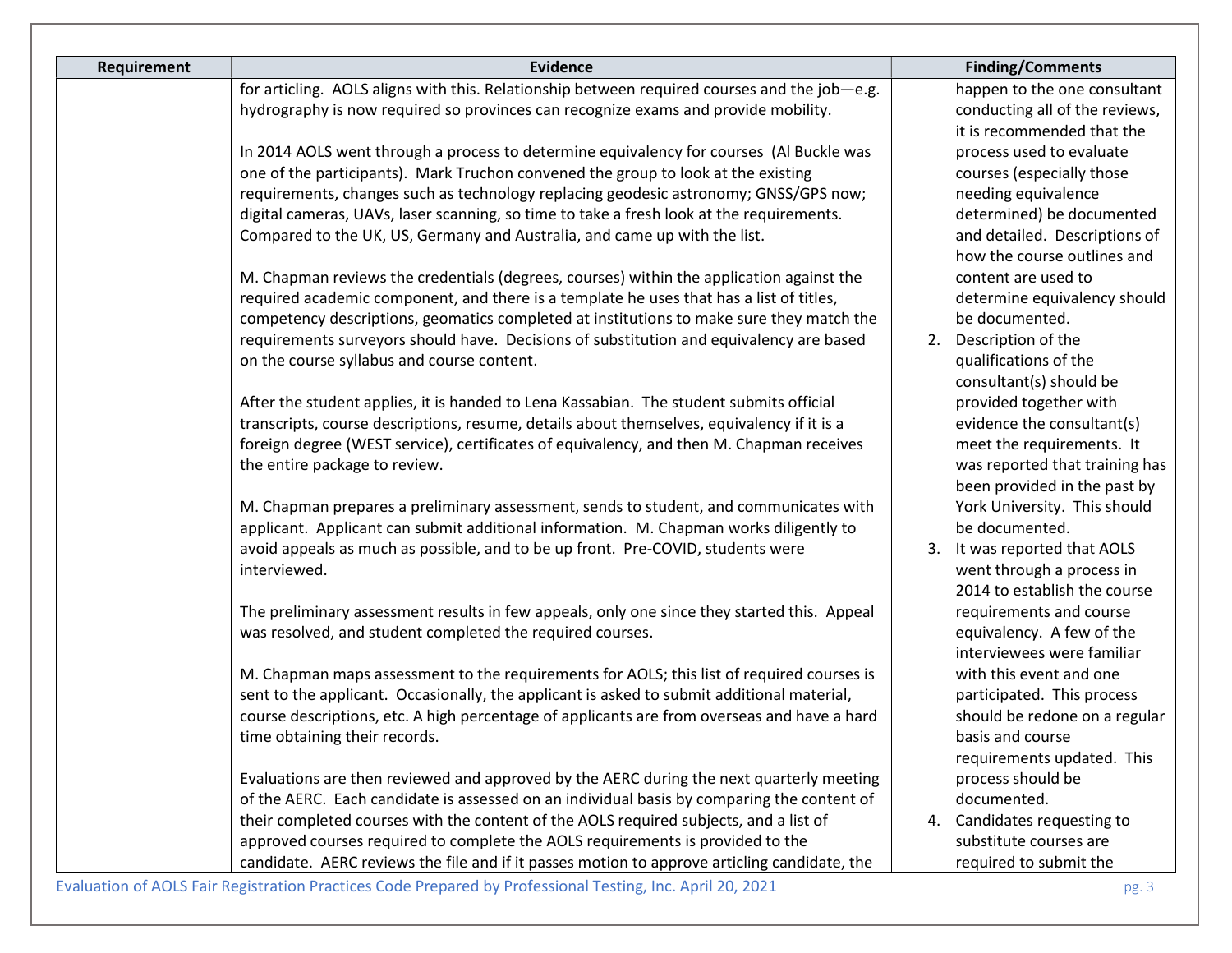| Requirement                                            | <b>Evidence</b>                                                                                                                                                                                                                                                                                                                                                                                                                         | <b>Finding/Comments</b>                                                                                                                                                                                                                                                                                                                                                                                                                                                                                                                                                             |
|--------------------------------------------------------|-----------------------------------------------------------------------------------------------------------------------------------------------------------------------------------------------------------------------------------------------------------------------------------------------------------------------------------------------------------------------------------------------------------------------------------------|-------------------------------------------------------------------------------------------------------------------------------------------------------------------------------------------------------------------------------------------------------------------------------------------------------------------------------------------------------------------------------------------------------------------------------------------------------------------------------------------------------------------------------------------------------------------------------------|
|                                                        | articling process/period occurs with field work and office work followed by the statutes<br>exams and professional exams. AERC makes sure candidates complete the work and are<br>eligible for the exams.                                                                                                                                                                                                                               | proposed course and a<br>detailed course description to<br>the Registrar for approval<br>before registering for that                                                                                                                                                                                                                                                                                                                                                                                                                                                                |
|                                                        | Detailed minutes are kept of all AERC Meetings. A review of the minutes shows the AERC<br>reviewing the recommendations of the "consultant" and noting the courses needed by each<br>applicant to enter the process. Appeals information is provided.                                                                                                                                                                                   | course. Approval will be<br>based on whether the<br>proposed course contains                                                                                                                                                                                                                                                                                                                                                                                                                                                                                                        |
|                                                        | The entire process is all documented in a digital file.                                                                                                                                                                                                                                                                                                                                                                                 | substantially the same<br>material and at an academic<br>level substantially the same as                                                                                                                                                                                                                                                                                                                                                                                                                                                                                            |
|                                                        | Appeals are possible at various points during the process. If a candidate wants to appeal a<br>course, the candidate submits an application for appeal, the reason, and can provide an<br>explanation, additional information, if candidate disagrees the candidate can appeal but<br>might not be successful. AERC sees some of the appeals cases; Mel has not seen one for<br>equivalency as Mike does a good job guiding candidates. | the approved course. The<br>consultant reported he uses<br>his professional judgement to<br>determine substantial<br>similarity. It is recommended<br>this process be documented<br>with details sufficient for<br>another person to perform<br>the activity.<br>Candidates may request an<br>5.<br>appeal of denials of substitute<br>courses, however the reasons<br>for upholding the denial<br>(following the appeals<br>process) do not appear to be<br>communicated to the<br>applicant. Template letters<br>verified this. See c. 31,s 9; it<br>does not address the reasons |
| 4. Objectivity,<br>impartiality and<br>fairness of the | "Articles" is an agreement respecting training and service between a member of the<br>Association of Ontario Land Surveyors (Articling Surveyor) and a student. The requirements<br>for entering into and completing articles are defined in Section 23 of Regulation 1026 under                                                                                                                                                        | for failed appeal.<br>The articling process appears to be<br>objective, impartial and fair.                                                                                                                                                                                                                                                                                                                                                                                                                                                                                         |
| articling<br>requirements.                             | the Surveyors Act. Applications for articles are considered at each quarterly meeting of the<br>Academic and Experience Requirements Committee. The procedures and forms required for<br>articling applications are available on the AOLS website, or by contacting the AOLS directly.                                                                                                                                                  | The following weaknesses were<br>identified:                                                                                                                                                                                                                                                                                                                                                                                                                                                                                                                                        |
|                                                        |                                                                                                                                                                                                                                                                                                                                                                                                                                         | A conflict-of-interest policy<br>1.<br>should be developed to                                                                                                                                                                                                                                                                                                                                                                                                                                                                                                                       |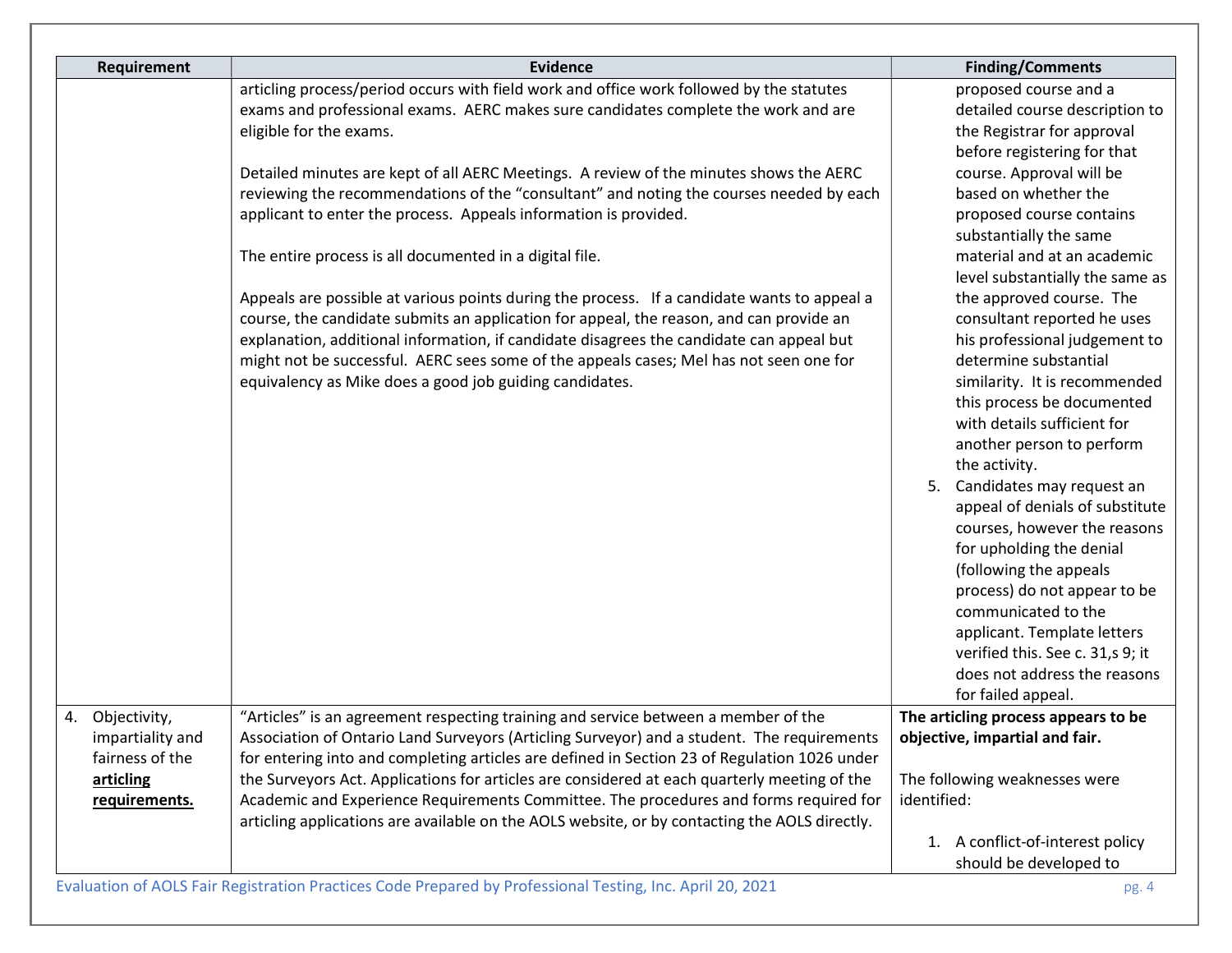| <b>Evidence</b>                                                                                                                                                                                                                                                                                                                                                                                                                                                                                                                                                                                                                                                                                                                                                                                                                                                                                                                                                                                                                                                                                                                                                                                                                                                                                                                                                                                                                                                                                                                                                                                                                                                                                                                                                                                                                                                                                                                                                                                                                                                                                                                                                                                                                                                                                                                                                                                                               | <b>Finding/Comments</b>                                                                                                                                                                                                                                                                                                                                                                                                                                                                                                                                                                                                                                                                                                                                                                                                                                                                                            |
|-------------------------------------------------------------------------------------------------------------------------------------------------------------------------------------------------------------------------------------------------------------------------------------------------------------------------------------------------------------------------------------------------------------------------------------------------------------------------------------------------------------------------------------------------------------------------------------------------------------------------------------------------------------------------------------------------------------------------------------------------------------------------------------------------------------------------------------------------------------------------------------------------------------------------------------------------------------------------------------------------------------------------------------------------------------------------------------------------------------------------------------------------------------------------------------------------------------------------------------------------------------------------------------------------------------------------------------------------------------------------------------------------------------------------------------------------------------------------------------------------------------------------------------------------------------------------------------------------------------------------------------------------------------------------------------------------------------------------------------------------------------------------------------------------------------------------------------------------------------------------------------------------------------------------------------------------------------------------------------------------------------------------------------------------------------------------------------------------------------------------------------------------------------------------------------------------------------------------------------------------------------------------------------------------------------------------------------------------------------------------------------------------------------------------------|--------------------------------------------------------------------------------------------------------------------------------------------------------------------------------------------------------------------------------------------------------------------------------------------------------------------------------------------------------------------------------------------------------------------------------------------------------------------------------------------------------------------------------------------------------------------------------------------------------------------------------------------------------------------------------------------------------------------------------------------------------------------------------------------------------------------------------------------------------------------------------------------------------------------|
| Once a candidate has received his academic evaluation and has three or less courses<br>remaining to complete, he can apply to article under an Ontario Land Surveyor.<br>The Surveyors Act requires that all candidates for membership must have obtained a<br>minimum of 1-1/2 years of training and experience in professional land surveying to the<br>satisfaction of the Academic and Experience Requirements Committee. This is done by<br>means of an Articling Contract with an Ontario Land Surveyor/Ontario Land Information<br>Professional. Surveyors will normally only enter into Articling Contracts with their<br>employees.<br>The articling process is publicly described in the articling student handbook available on<br>AOLS's website. Policies and procedures associated with articling are clearly defined in the<br>AERC policy manual. The AERC assigns a monitor from the Academic and Experience<br>Requirements Committee and ensures there are no conflicts of interest when assigning a<br>monitor per their AERC policy manual.<br>Any reductions in the articling experience follow a detailed procedure that includes<br>impartial review.<br>Businesses where candidates article are determined by the student, who is looking for the<br>opportunity. Business needs to have a license for 5 years. Need a good working relationship<br>with articling surveyor.<br>Conflict-of-interest (COI) is not looked at by student and pairing organization; there are<br>other COI considerations. With person supervising, COI has not been looked at. There is a<br>monitor, but not between articling surveyor and student. There is no consideration of<br>conflict-of-interest; some students have articled with family members. Being a professional,<br>and following the Code mitigates COI. It's up to the supervising surveyor to give the student<br>the appropriate experience. The requirement of a supervising surveyor is a minimum of 4<br>years' experience and being in good standing with AOLS.<br>Training for the articling surveyor is provided in a workshop. There is a candidate manual,<br>but it may not include training on completing the forms. Articling can be done in 1.5 years<br>and must be completed in 4 years. Candidate typically stays with the same articling<br>surveyor, but there can be movement to achieve all relevant experience. Presentation | strengthen the articling<br>process. Policies regarding<br>conflicts of interest would<br>ensure the objectivity,<br>impartiality and fairness of<br>the articling process.<br>2. There is a workshop that the<br>articling students attend as<br>well as the supervisors.<br>Presentation slides are<br>available and documented.<br>3. Instructions for the<br>supervising surveyor for using<br>the articling candidate<br>assessment forms should be<br>developed. Instructions<br>should be developed to<br>ensure a consistent and fair<br>evaluation of the candidate.<br>This would strengthen the<br>articling process.<br>4. It was suggested that the role<br>the AOLS Monitor plays<br>should be increased and<br>made more visible. Some<br>candidates may not even<br>know who their monitor is or<br>what role they play. They<br>may not know they can reach<br>out to their monitor if<br>needed. |
| slides from the workshop are presented on the website here:<br>https://www.aols.org/site_files/content/pages/membership/becoming_an_ols/articling/20                                                                                                                                                                                                                                                                                                                                                                                                                                                                                                                                                                                                                                                                                                                                                                                                                                                                                                                                                                                                                                                                                                                                                                                                                                                                                                                                                                                                                                                                                                                                                                                                                                                                                                                                                                                                                                                                                                                                                                                                                                                                                                                                                                                                                                                                          |                                                                                                                                                                                                                                                                                                                                                                                                                                                                                                                                                                                                                                                                                                                                                                                                                                                                                                                    |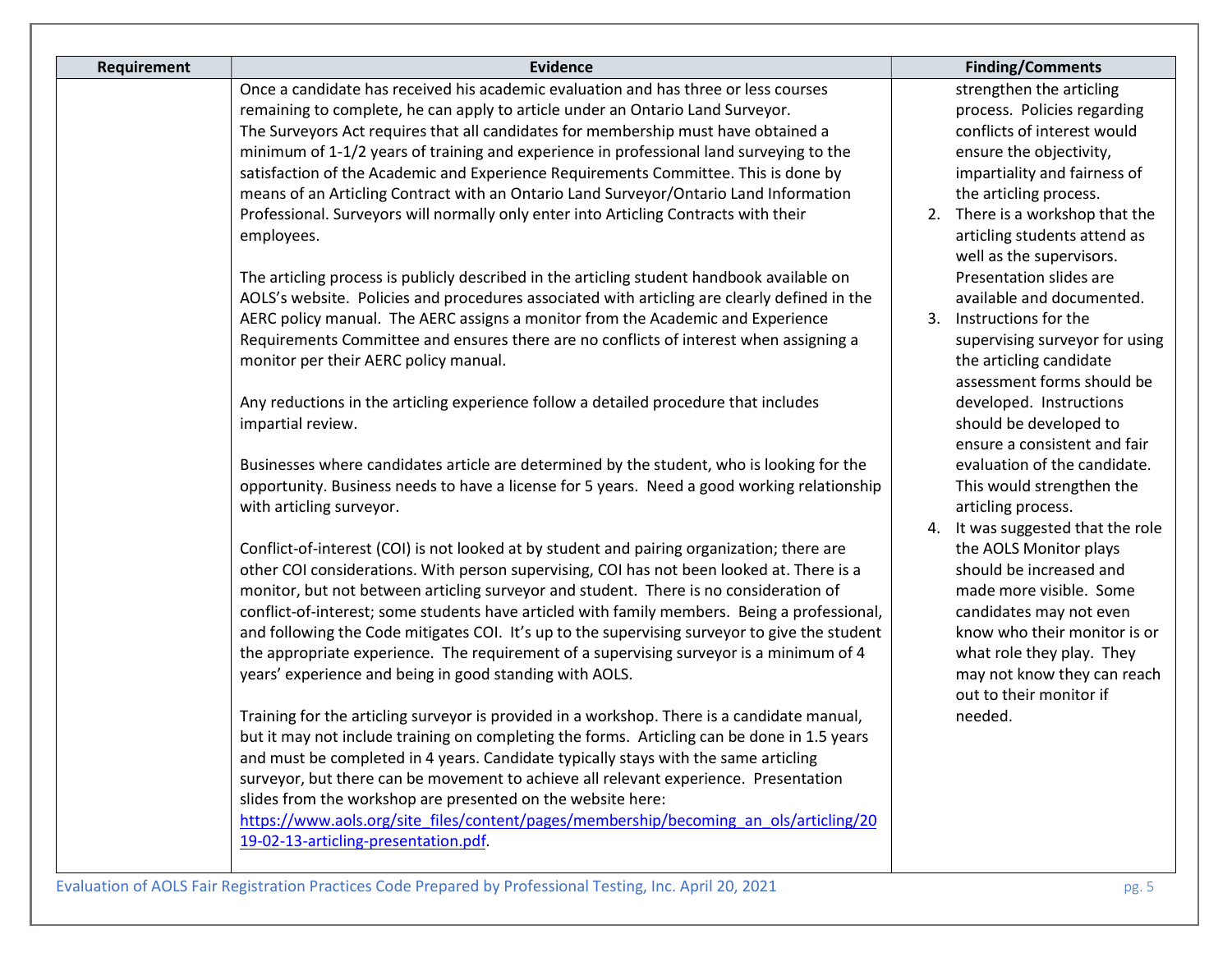| Requirement                                                                                     | <b>Evidence</b>                                                                                                                                                                                                                                                                                                                                                                                                                                                                                                                                                                                                                                                                                                                                                                                                                                                                                                                                                                                                                                                                                                                                              | <b>Finding/Comments</b>                                                                                                                                                                                                                                                                                                                                                                                               |
|-------------------------------------------------------------------------------------------------|--------------------------------------------------------------------------------------------------------------------------------------------------------------------------------------------------------------------------------------------------------------------------------------------------------------------------------------------------------------------------------------------------------------------------------------------------------------------------------------------------------------------------------------------------------------------------------------------------------------------------------------------------------------------------------------------------------------------------------------------------------------------------------------------------------------------------------------------------------------------------------------------------------------------------------------------------------------------------------------------------------------------------------------------------------------------------------------------------------------------------------------------------------------|-----------------------------------------------------------------------------------------------------------------------------------------------------------------------------------------------------------------------------------------------------------------------------------------------------------------------------------------------------------------------------------------------------------------------|
| Objectivity,<br>5.                                                                              | Objectivity, impartiality and fairness is assured through monitoring the process to make<br>sure the student is progressing through essential areas of knowledge; not much is done in<br>the way of checking assignments (articling surveyor is responsible). The tests are a check.<br>Student is paid during articling. Articling supervisor is not paid other than their own<br>employment. Benefit of being a supervisor is "prestigious," not financial incentive;<br>opportunity to grow business is a benefit. Firm has the most to benefit. People tend to stay<br>at the really good firms; others leave once they obtain their commission.<br>Getting at the value of the experience—in the past, the process was more onerous; it has<br>been simplified to get people through the process; there is a trust factor, but also<br>consequences if done improperly.<br>Candidates don't fail the process; they may be remediated with more courses or time in the<br>process, or they fail the exams. Candidates struggling can sit out and try again<br>Once the term of articles and the statutes exam have been completed, the articling student | Objectivity, impartiality and fairness                                                                                                                                                                                                                                                                                                                                                                                |
| impartiality and<br>fairness of the<br>Examination<br>Process.                                  | is required, as a final step, to pass a professional entrance examination which consists of a<br>written test and an oral test, which is held in front of a panel of two Assistants and one<br>Member of the AERC. Examinations are offered twice per year in May and November.                                                                                                                                                                                                                                                                                                                                                                                                                                                                                                                                                                                                                                                                                                                                                                                                                                                                              | in examinations involves review of<br>both the development of the written<br>and oral examinations and the<br>process for administering and scoring<br>the examinations. The examination<br>processes will be further explored in<br>the following sections.                                                                                                                                                          |
| Objectivity,<br>6.<br>impartiality and<br>fairness of the<br>Written<br>Examination<br>Process. | There are 4 examinations the candidate must pass (Plan check, statutory, written and oral).<br>The Academic and Experience Requirements Committee creates a new Professional written<br>examination for each sitting. It may be prepared using questions from the existing<br>repository of questions as well as some new questions. This repository is maintained by the<br>Registrar, who updates it with any new questions as they are provided by the AERC.<br>Following each exam sitting the Registrar updates the statistics in the repository for each<br>question used on that examination, including the average mark obtained, the range of<br>marks and the number of students who wrote the exam.<br>The repository is reviewed by the AERC at least every two years and updated as<br>appropriate.<br>The written professional examination papers are prepared by two members of the<br>Academic and Experience Requirements Committee, to be chosen at the meeting<br>immediately preceding the May and November examinations.                                                                                                                | The written examination process<br>appears to be objective impartial and<br>fair.<br>The process could be strengthened by<br>the following:<br>1. AOLS should have an<br>examination blueprint that<br>clearly specifies the number<br>of questions from each<br>content area to ensure the<br>examinations are equivalent<br>between various writings of<br>the exam. Questions should<br>not be completely randomly |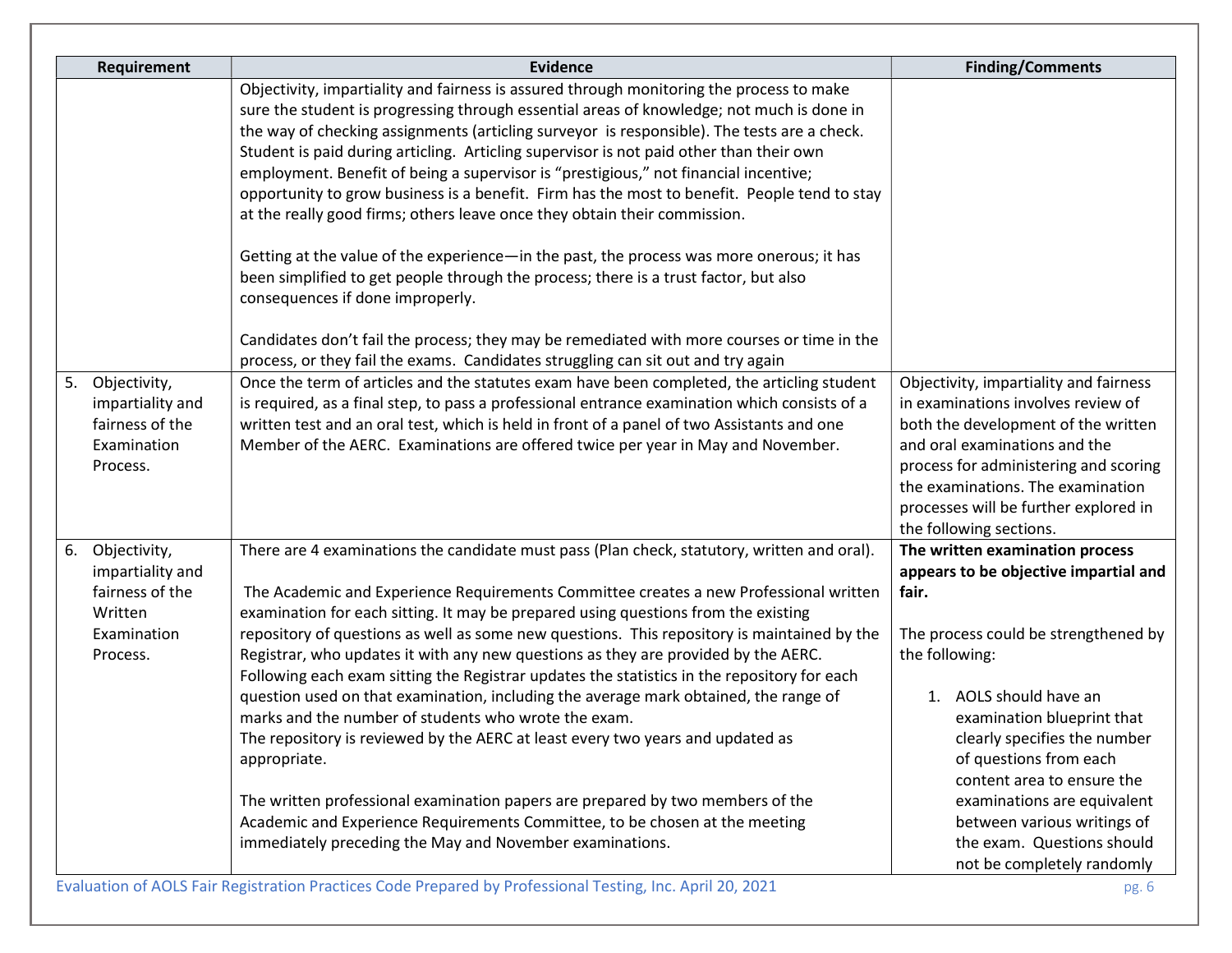| Requirement                                               | <b>Evidence</b>                                                                                                                                                                                                                                                                                                                                                                                                                                                                                                                                                                                                                                                                                                                                                                                                                                                                                                                                                                                                                                                                                                                                                                                                                                                                                                                                                                                             | <b>Finding/Comments</b>                                                                                                                                                                                                                                                                                                            |
|-----------------------------------------------------------|-------------------------------------------------------------------------------------------------------------------------------------------------------------------------------------------------------------------------------------------------------------------------------------------------------------------------------------------------------------------------------------------------------------------------------------------------------------------------------------------------------------------------------------------------------------------------------------------------------------------------------------------------------------------------------------------------------------------------------------------------------------------------------------------------------------------------------------------------------------------------------------------------------------------------------------------------------------------------------------------------------------------------------------------------------------------------------------------------------------------------------------------------------------------------------------------------------------------------------------------------------------------------------------------------------------------------------------------------------------------------------------------------------------|------------------------------------------------------------------------------------------------------------------------------------------------------------------------------------------------------------------------------------------------------------------------------------------------------------------------------------|
|                                                           | The draft examination is prepared using questions selected from the Professional Written<br>Examination Repository of Questions as well as a maximum of two new questions prepared<br>by the members setting the examination.                                                                                                                                                                                                                                                                                                                                                                                                                                                                                                                                                                                                                                                                                                                                                                                                                                                                                                                                                                                                                                                                                                                                                                               | selected for each exam. They<br>should be selected based on<br>matching the prescribed                                                                                                                                                                                                                                             |
|                                                           | The examination consists of approximately 10 questions, having a total value of<br>approximately 100 marks.<br>The examination tests the student's knowledge regarding:<br>1) The statutes and bylaws by which the Association is governed;<br>2) Professional ethics as it relates to his attitude in relation to the client, other members of<br>the Association, citizens of the community;<br>3) General business practice regarding the general administration and functions of a survey<br>office including business law;<br>4) Survey Law; and,<br>5) Other matters under the purview of a surveyor in Ontario.<br>The draft examination will be reviewed by the Registrar and the Chair of the AERC to ensure<br>that it maintains fairness and equity in content and level of difficulty.<br>The Statutes Examination is marked by two AERC assistants or Members and the<br>Professional Written Examination is marked by one AERC Member and one AERC Assistant<br>or a second AERC Member who use a response guideline<br>showing the expected responses. The resulting marks are averaged; and where the marks<br>for individual questions differ by more than 20% of the value of the question and where the<br>student's re-mark could determine whether the student passes or fails, the marked<br>answer(s) are reviewed by a panel of two AERC members and the resulting mark substituted | content outline and also by<br>looking at the difficulty of the<br>items.<br>2. There should be a<br>documented process as to<br>how the marks per question<br>are determined. It should not<br>be subjectively determined.<br>3. There should be<br>documentation on how the<br>passing percentage (cut point)<br>was determined. |
| 7.<br>Objectivity,<br>impartiality and<br>fairness of the | for the average mark for that question<br>Oral examination panels meet prior to the commencement of exams to discuss the day's<br>approach. Printed copies of each of the 3 questions to be posed to the candidate are<br>provided, with each candidate receiving one question from each of the following categories:                                                                                                                                                                                                                                                                                                                                                                                                                                                                                                                                                                                                                                                                                                                                                                                                                                                                                                                                                                                                                                                                                       | <b>The Oral Examination Process</b><br>appears to be objective, impartial<br>and fair.                                                                                                                                                                                                                                             |
| Oral Examination<br>Process.                              | 1. Professionalism;<br>2. Business; and,<br>3. AOLS Matters.                                                                                                                                                                                                                                                                                                                                                                                                                                                                                                                                                                                                                                                                                                                                                                                                                                                                                                                                                                                                                                                                                                                                                                                                                                                                                                                                                | The oral examination process could<br>be strengthened as follows:                                                                                                                                                                                                                                                                  |
|                                                           | The candidates is given ten minutes at the start of the exam to review the questions. The<br>recommended examination period is between 45 and 60 minutes.<br>Each examiner keeps detailed notes of each candidate's answers. Examination teams decide<br>on a pass or fail status immediately after each exam by majority vote of examiners. The<br>Examination panel chairperson prepares a detailed written report on each failure and<br>forwards the report to the Registrar.                                                                                                                                                                                                                                                                                                                                                                                                                                                                                                                                                                                                                                                                                                                                                                                                                                                                                                                           | Documenting how the 3<br>1.<br>questions given to the<br>candidate are developed and<br>how they relate to the<br>competence criteria.                                                                                                                                                                                             |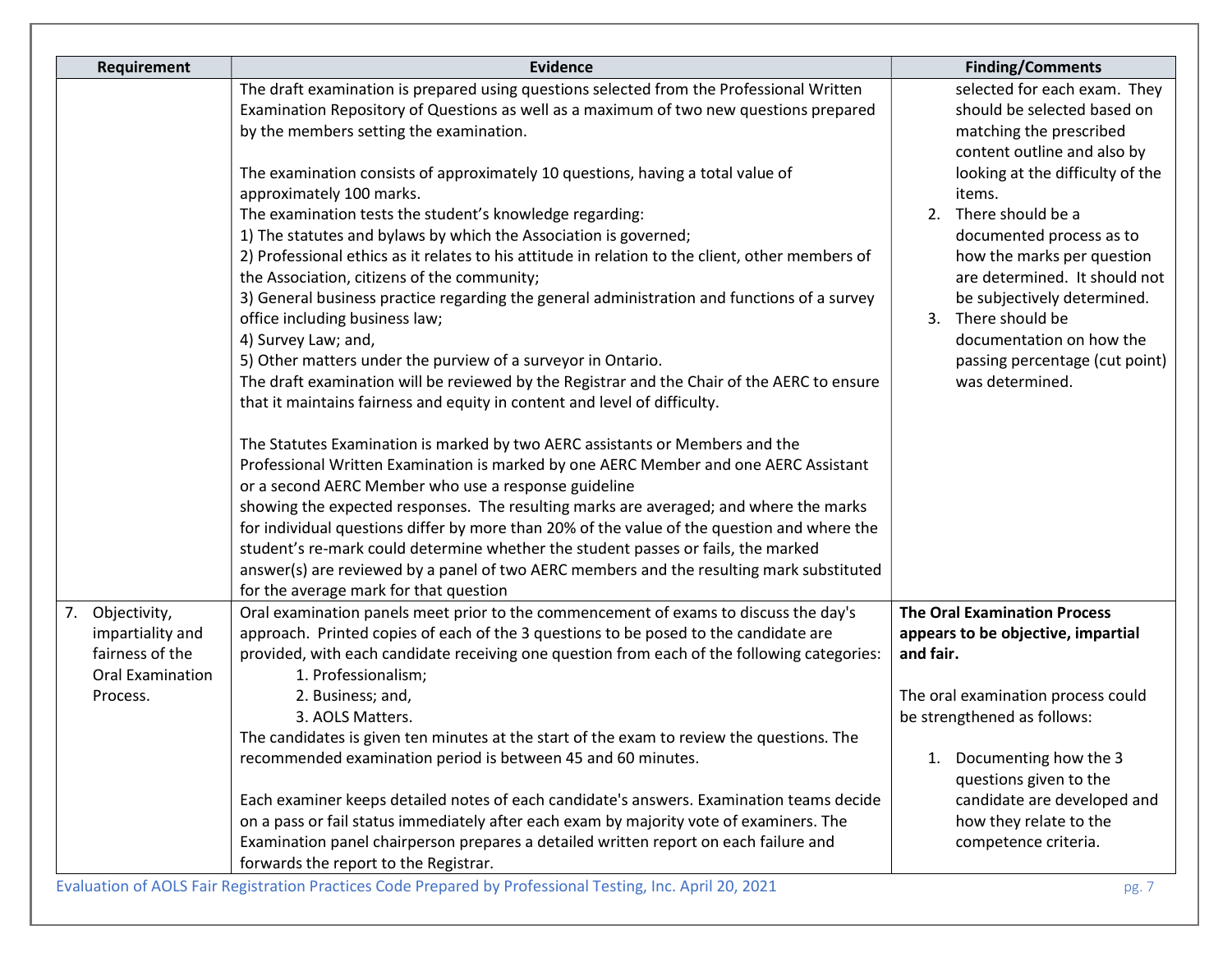| Requirement                                                                                                            | <b>Evidence</b>                                                                                                                                                                                                                                                                                                                                          | <b>Finding/Comments</b>                                                                                                                                                                                                                                                                                                                                                                                                                                                                                                                                                             |
|------------------------------------------------------------------------------------------------------------------------|----------------------------------------------------------------------------------------------------------------------------------------------------------------------------------------------------------------------------------------------------------------------------------------------------------------------------------------------------------|-------------------------------------------------------------------------------------------------------------------------------------------------------------------------------------------------------------------------------------------------------------------------------------------------------------------------------------------------------------------------------------------------------------------------------------------------------------------------------------------------------------------------------------------------------------------------------------|
|                                                                                                                        | The examination panel is composed of three AOLS members in good standing, two of which<br>have previous oral examiner experience. The panel chairperson may be a full member of the<br>Academic and Experience Requirements Committee or a former AERC member who has had<br>prior experience on an oral exam panel.                                     | 2. Ensuring that all oral<br>questions are equivalent in<br>difficulty so that one<br>candidate does not receive<br>more difficult oral questions<br>than another candidate.                                                                                                                                                                                                                                                                                                                                                                                                        |
|                                                                                                                        | There is no opportunity to appeal the results of the oral examination.                                                                                                                                                                                                                                                                                   | 3. Oral question evaluators<br>should be formally trained for<br>their roles and that training<br>should be documented. Data<br>should be kept on the<br>performance of the<br>evaluators to ensure they are<br>not consistently scoring<br>candidates harder or easier.<br>AOLS should document how<br>they ensure bias and<br>subjectivity are addressed for<br>the oral examinations.<br>4. An appeals process should be<br>developed for the oral<br>examination process.<br>Perhaps the process could be<br>recorded and stored until<br>such time as an appeal has<br>passed. |
| 8. A regulated<br>profession shall<br>provide<br>information to<br>individuals<br>applying or                          | Information is presented on the AOLS website:<br>information about its registration practices was found here:<br>(a)<br>Become An OLS - AOLS   The Association of Ontario Land Surveyors and here:<br>ait-aols-handbook---20201116.pdf                                                                                                                   | Information appears to be provided to<br>applicants and candidates through the<br>AOLS website. Some of the website<br>links appear broken or in need of<br>updating, for example, AOLS policy<br>states:                                                                                                                                                                                                                                                                                                                                                                           |
| intending to apply<br>for registration by<br>the regulated<br>profession and,<br>without limiting<br>the generality of | objective requirements for registration by the regulated profession together with a<br>(c)<br>statement of which requirements may be satisfied through alternatives that are<br>acceptable to the regulated profession was found here:<br>Become An OLS - AOLS   The Association of Ontario Land Surveyors and here:<br>ait-aols-handbook---20201116.pdf | Detailed procedures, including<br>application timelines, procedures and<br>documents will be posted in the Join<br>AOLS section of the AOLS website                                                                                                                                                                                                                                                                                                                                                                                                                                 |

Evaluation of AOLS Fair Registration Practices Code Prepared by Professional Testing, Inc. April 20, 2021 pg. 8 pg. 8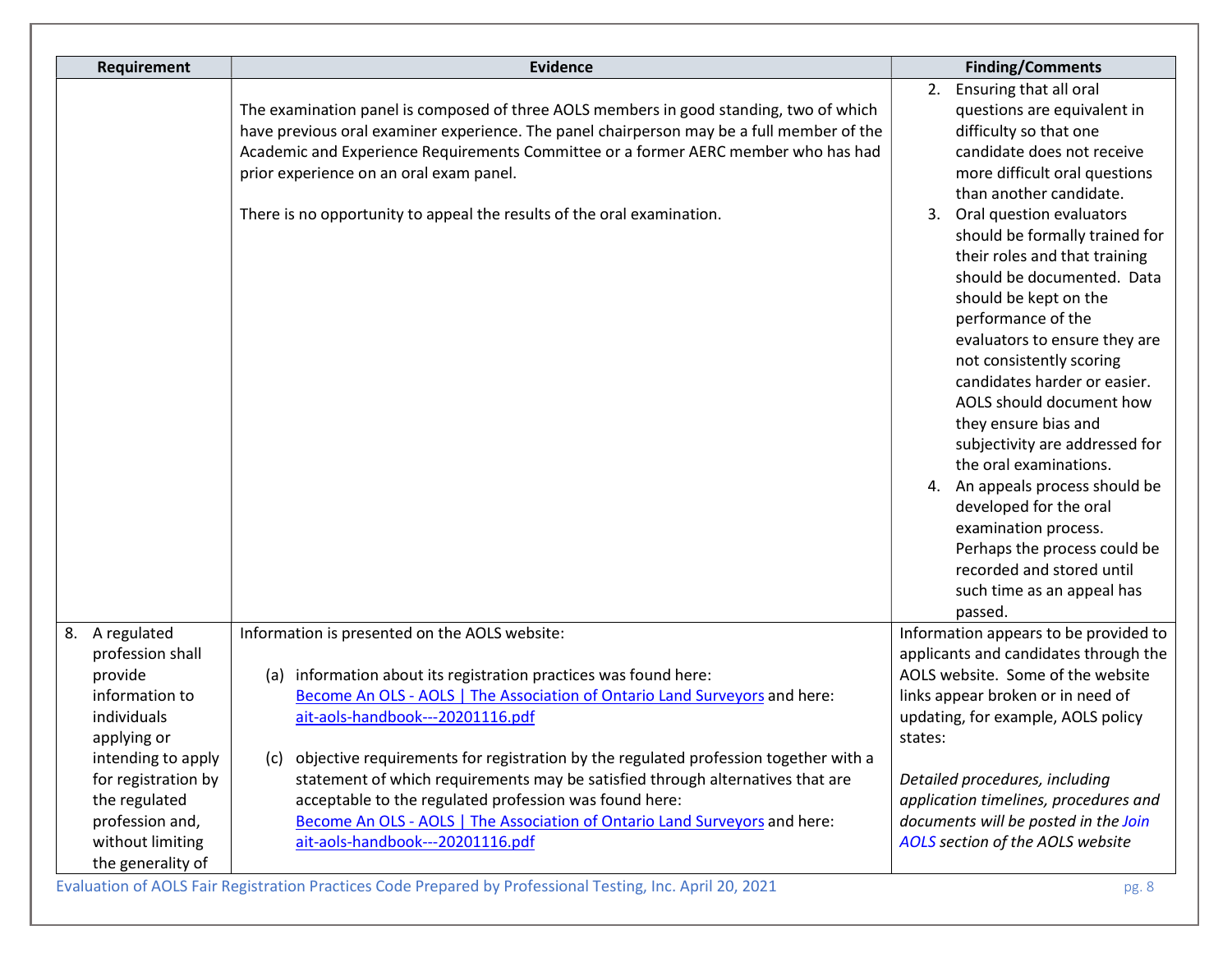| Requirement       | <b>Evidence</b>                                                                       | <b>Finding/Comments</b>             |
|-------------------|---------------------------------------------------------------------------------------|-------------------------------------|
| the foregoing, it | (d) a fee scale related to registrations. 2006, c. 31, s. 7. Fees are available here: | (http://www.aols.org/join/membershi |
| shall provide,    | Academic Evaluation (Step 1) - AOLS   The Association of Ontario Land Surveyors       | p).                                 |
| (a)               | here:                                                                                 |                                     |
| information       | Articling (Step 2) - AOLS   The Association of Ontario Land Surveyors and here:       | However the link provided went to a |
| about its         | ait-aols-handbook---20201116.pdf                                                      | non-existing webpage.               |
| registration      |                                                                                       |                                     |
| practices;        |                                                                                       |                                     |
| (b)               |                                                                                       |                                     |
| information       |                                                                                       |                                     |
| about the         |                                                                                       |                                     |
| amount of         |                                                                                       |                                     |
| time that the     |                                                                                       |                                     |
| registration      |                                                                                       |                                     |
| process           |                                                                                       |                                     |
| usually takes;    |                                                                                       |                                     |
| (c) objective     |                                                                                       |                                     |
| requirements      |                                                                                       |                                     |
| for               |                                                                                       |                                     |
| registration by   |                                                                                       |                                     |
| the regulated     |                                                                                       |                                     |
| profession        |                                                                                       |                                     |
| together with     |                                                                                       |                                     |
| a statement of    |                                                                                       |                                     |
| which             |                                                                                       |                                     |
| requirements      |                                                                                       |                                     |
| may be            |                                                                                       |                                     |
| satisfied         |                                                                                       |                                     |
| through           |                                                                                       |                                     |
| alternatives      |                                                                                       |                                     |
| that are          |                                                                                       |                                     |
| acceptable to     |                                                                                       |                                     |
| the regulated     |                                                                                       |                                     |
| profession;       |                                                                                       |                                     |
| and               |                                                                                       |                                     |
| (d) a fee scale   |                                                                                       |                                     |
| related to        |                                                                                       |                                     |
| registrations.    |                                                                                       |                                     |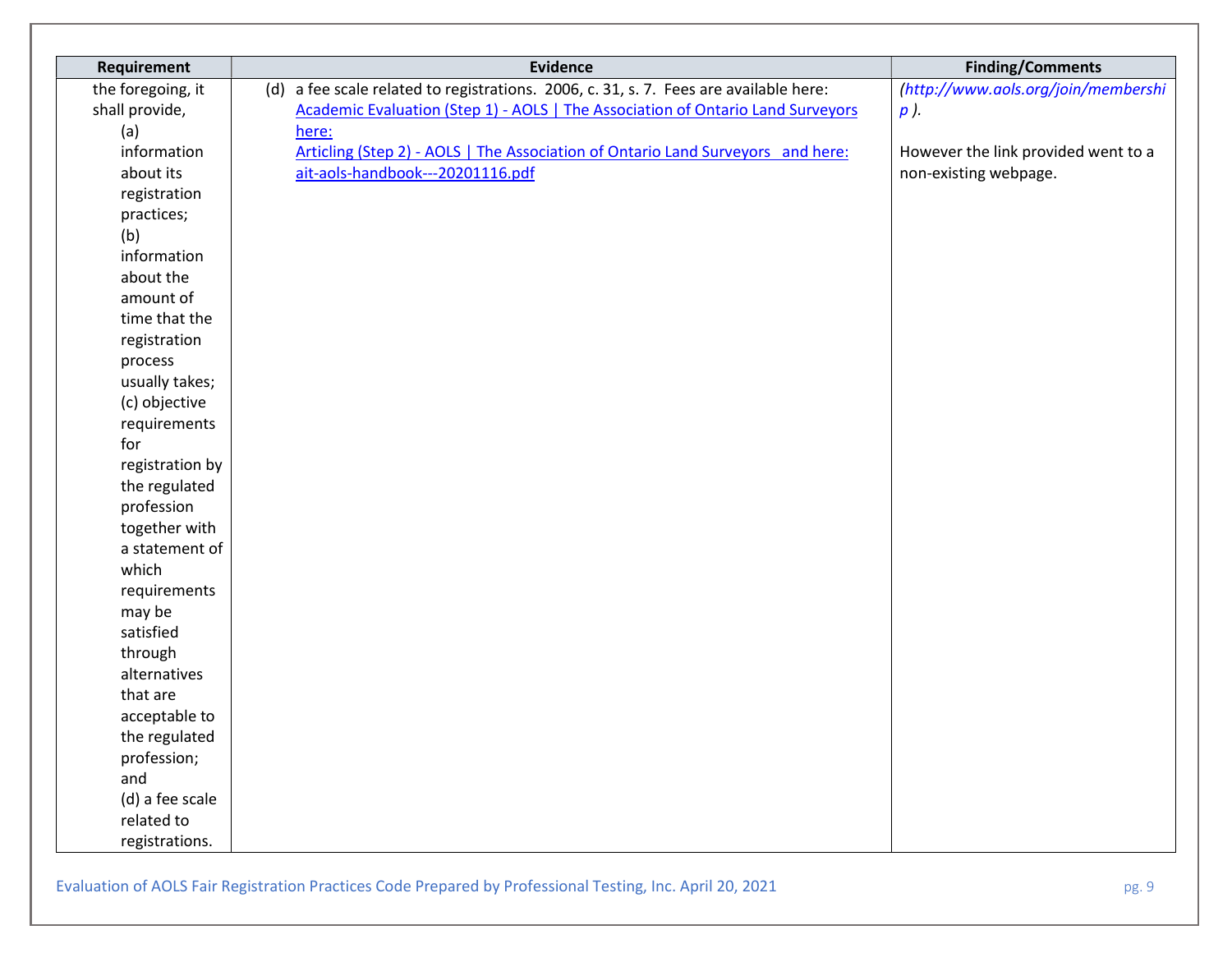| Requirement                                                                                                                     | <b>Evidence</b>                                                                               | <b>Finding/Comments</b>              |
|---------------------------------------------------------------------------------------------------------------------------------|-----------------------------------------------------------------------------------------------|--------------------------------------|
| 2006, c. 31, s.                                                                                                                 |                                                                                               |                                      |
| 7.                                                                                                                              |                                                                                               |                                      |
| A regulated<br>9.                                                                                                               | The timeline is provided for responding to decisions in AERC Policy 5.5 stating students have | Weakness:                            |
| profession shall,                                                                                                               | 30 days from receipt of letter advising them of their results to appeal the results of the    |                                      |
| (a) ensure                                                                                                                      | Statues or written Professional examinations.                                                 | AOLS should provide detailed         |
| that it makes                                                                                                                   |                                                                                               | timelines including how long it will |
| registration                                                                                                                    |                                                                                               | take in each step of the process and |
| decisions                                                                                                                       |                                                                                               | for the entire appeals process to be |
| within a                                                                                                                        |                                                                                               | resolved.                            |
| reasonable                                                                                                                      |                                                                                               |                                      |
| time;                                                                                                                           |                                                                                               |                                      |
| (b) provide                                                                                                                     |                                                                                               |                                      |
| written                                                                                                                         |                                                                                               |                                      |
| responses to                                                                                                                    |                                                                                               |                                      |
| applicants                                                                                                                      |                                                                                               |                                      |
| within a                                                                                                                        |                                                                                               |                                      |
| reasonable                                                                                                                      |                                                                                               |                                      |
| time; and                                                                                                                       |                                                                                               |                                      |
| (c) provide                                                                                                                     |                                                                                               |                                      |
| written                                                                                                                         |                                                                                               |                                      |
| reasons to                                                                                                                      |                                                                                               |                                      |
| applicants                                                                                                                      |                                                                                               |                                      |
| within a                                                                                                                        |                                                                                               |                                      |
| reasonable                                                                                                                      |                                                                                               |                                      |
| time in                                                                                                                         |                                                                                               |                                      |
| respect of all                                                                                                                  |                                                                                               |                                      |
| registration                                                                                                                    |                                                                                               |                                      |
| decisions and                                                                                                                   |                                                                                               |                                      |
| internal                                                                                                                        |                                                                                               |                                      |
| review or                                                                                                                       |                                                                                               |                                      |
| appeal                                                                                                                          |                                                                                               |                                      |
| decisions.                                                                                                                      |                                                                                               |                                      |
| 2006, c. 31, s.                                                                                                                 |                                                                                               |                                      |
| 8.                                                                                                                              |                                                                                               |                                      |
| 10. A regulated                                                                                                                 | AOLS provides an appeal process as described here:                                            | This requirement is met.             |
| profession shall                                                                                                                |                                                                                               |                                      |
| provide an                                                                                                                      | <b>Registration Appeals - AOLS   The Association of Ontario Land Surveyors</b>                |                                      |
| internal review of<br>Evaluation of AOLS Fair Registration Practices Code Prepared by Professional Testing, Inc. April 20, 2021 |                                                                                               |                                      |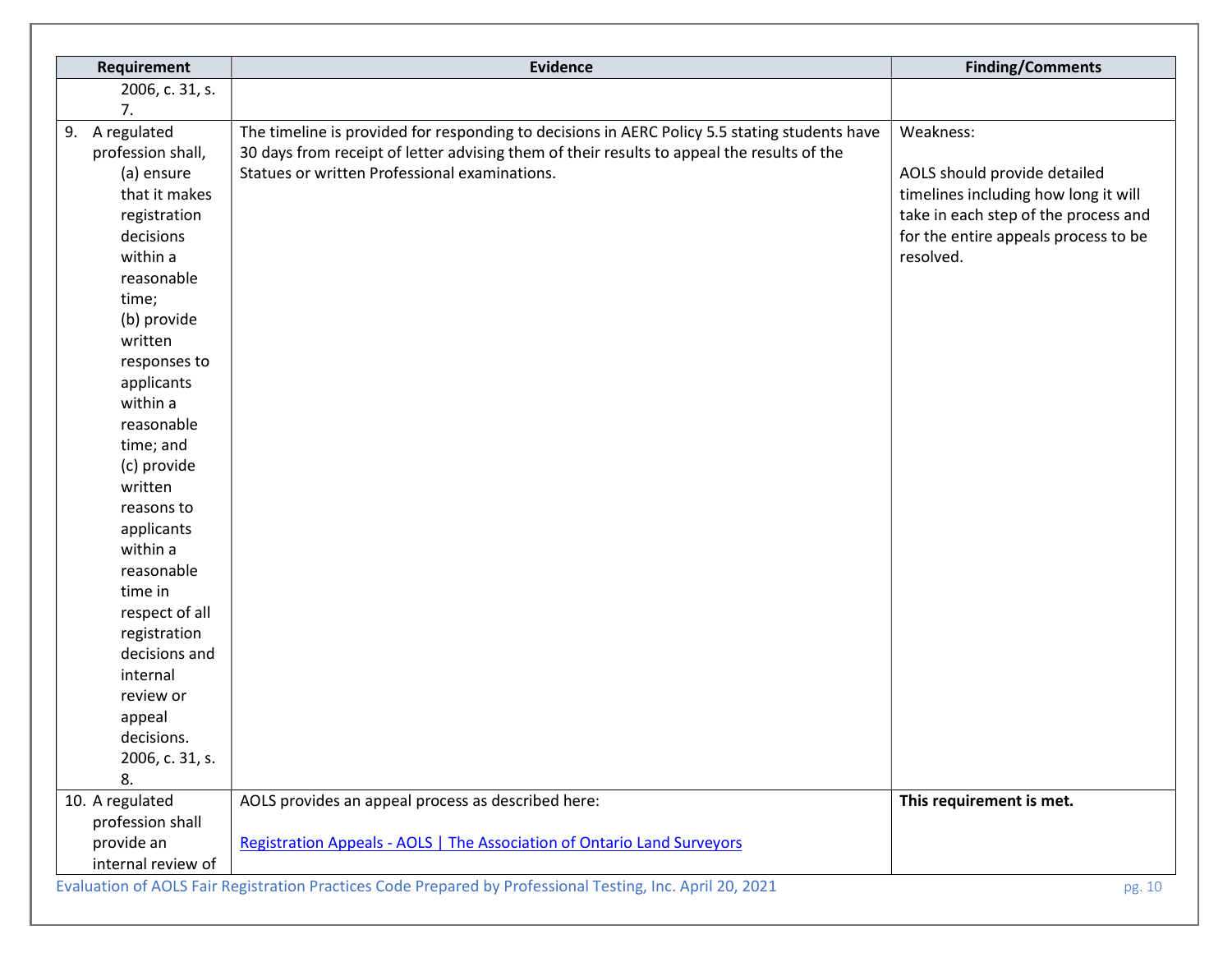| Requirement        | <b>Evidence</b>                                                                | <b>Finding/Comments</b>  |
|--------------------|--------------------------------------------------------------------------------|--------------------------|
| or appeal from its | The appeals process speaks to the timeline.                                    |                          |
| registration       |                                                                                |                          |
| decisions within a |                                                                                |                          |
| reasonable time.   |                                                                                |                          |
| 2006, c. 31, s. 9  |                                                                                |                          |
| (1).               |                                                                                |                          |
| 11. A regulated    | AOLS provides an appeal process as described here:                             | This requirement is met. |
| profession shall   |                                                                                |                          |
| provide an         | Registration Appeals - AOLS   The Association of Ontario Land Surveyors        |                          |
| applicant for      |                                                                                |                          |
| registration an    | The appeals process speaks to the timeline.                                    |                          |
| opportunity to     |                                                                                |                          |
| make submissions   |                                                                                |                          |
| with respect to    |                                                                                |                          |
| any internal       |                                                                                |                          |
| review or appeal.  |                                                                                |                          |
| 2006, c. 31, s. 9  |                                                                                |                          |
| (2).               |                                                                                |                          |
| 12. A regulated    | AOLS provides an appeal process as described here:                             | This requirement is met. |
| profession may     |                                                                                |                          |
| specify whether    | <b>Registration Appeals - AOLS   The Association of Ontario Land Surveyors</b> |                          |
| submissions in     |                                                                                |                          |
| respect of an      | The appeals process speaks to the timeline.                                    |                          |
| internal review or |                                                                                |                          |
| appeal are to be   |                                                                                |                          |
| submitted orally,  |                                                                                |                          |
| in writing or by   |                                                                                |                          |
| electronic means.  |                                                                                |                          |
| 2006, c. 31, s. 9  |                                                                                |                          |
| (3).               |                                                                                |                          |
| 13. A regulated    | AOLS provides an appeal process as described here:                             | This requirement is met. |
| profession shall   |                                                                                |                          |
| inform an          | <b>Registration Appeals - AOLS   The Association of Ontario Land Surveyors</b> |                          |
| applicant of any   |                                                                                |                          |
| rights the         | The appeals process speaks to the timeline.                                    |                          |
| applicant may      |                                                                                |                          |
| have to request a  |                                                                                |                          |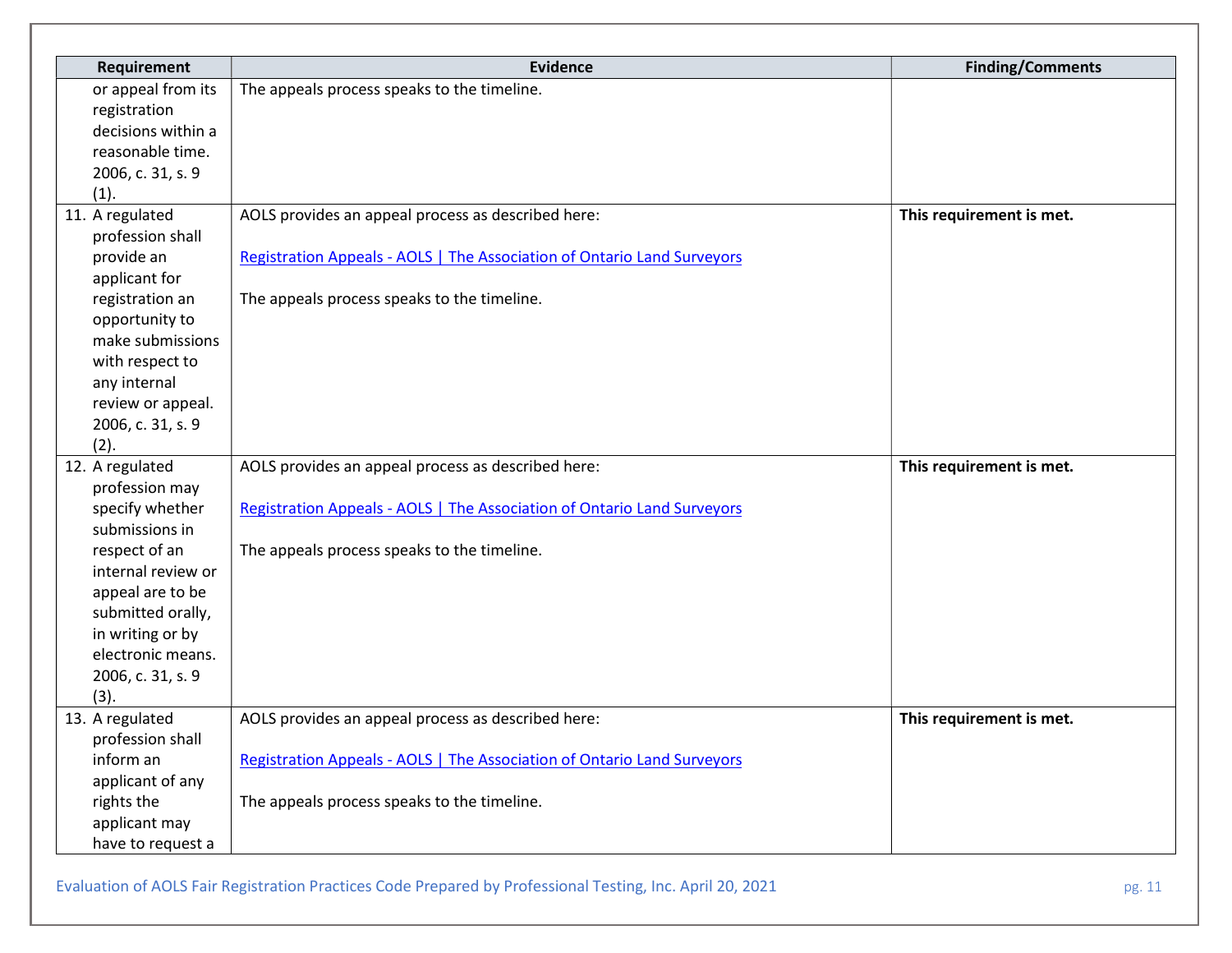| Requirement          | <b>Evidence</b>                                                                                           | <b>Finding/Comments</b>  |
|----------------------|-----------------------------------------------------------------------------------------------------------|--------------------------|
| further review of,   |                                                                                                           |                          |
| or appeal from,      |                                                                                                           |                          |
| the decision.        |                                                                                                           |                          |
| 2006, c. 31, s. 9    |                                                                                                           |                          |
| (4).                 |                                                                                                           |                          |
| 14. No one who acted | The AERC reviews appeals and Policy 5.5 states the two persons involved in the marking or                 | This requirement is met. |
| as a decision-       | evaluation process will be involved in review of the appeals.                                             |                          |
| maker in respect     |                                                                                                           |                          |
| of a registration    |                                                                                                           |                          |
| decision shall act   |                                                                                                           |                          |
| as a decision-       |                                                                                                           |                          |
| maker in an          |                                                                                                           |                          |
| internal review or   |                                                                                                           |                          |
| appeal in respect    |                                                                                                           |                          |
| of that              |                                                                                                           |                          |
| registration         |                                                                                                           |                          |
| decision. 2006, c.   |                                                                                                           |                          |
| 31, s. 9(5).         |                                                                                                           |                          |
| 15. A regulated      | AOLS makes this information available on its website here:                                                | This requirement is met. |
| profession shall     |                                                                                                           |                          |
| make information     | Become An OLS - AOLS   The Association of Ontario Land Surveyors                                          |                          |
| publicly available   |                                                                                                           |                          |
| on what              |                                                                                                           |                          |
| documentation of     |                                                                                                           |                          |
| qualifications       |                                                                                                           |                          |
| must accompany       |                                                                                                           |                          |
| an application and   |                                                                                                           |                          |
| what alternatives    |                                                                                                           |                          |
| to the               |                                                                                                           |                          |
| documentation        |                                                                                                           |                          |
| may be               |                                                                                                           |                          |
| acceptable to the    |                                                                                                           |                          |
| regulated            |                                                                                                           |                          |
| profession if an     |                                                                                                           |                          |
| applicant cannot     |                                                                                                           |                          |
| obtain the           |                                                                                                           |                          |
| required             |                                                                                                           |                          |
| documentation        | Evaluation of AOLS Fair Registration Practices Code Prepared by Professional Testing, Inc. April 20, 2021 | pg. 12                   |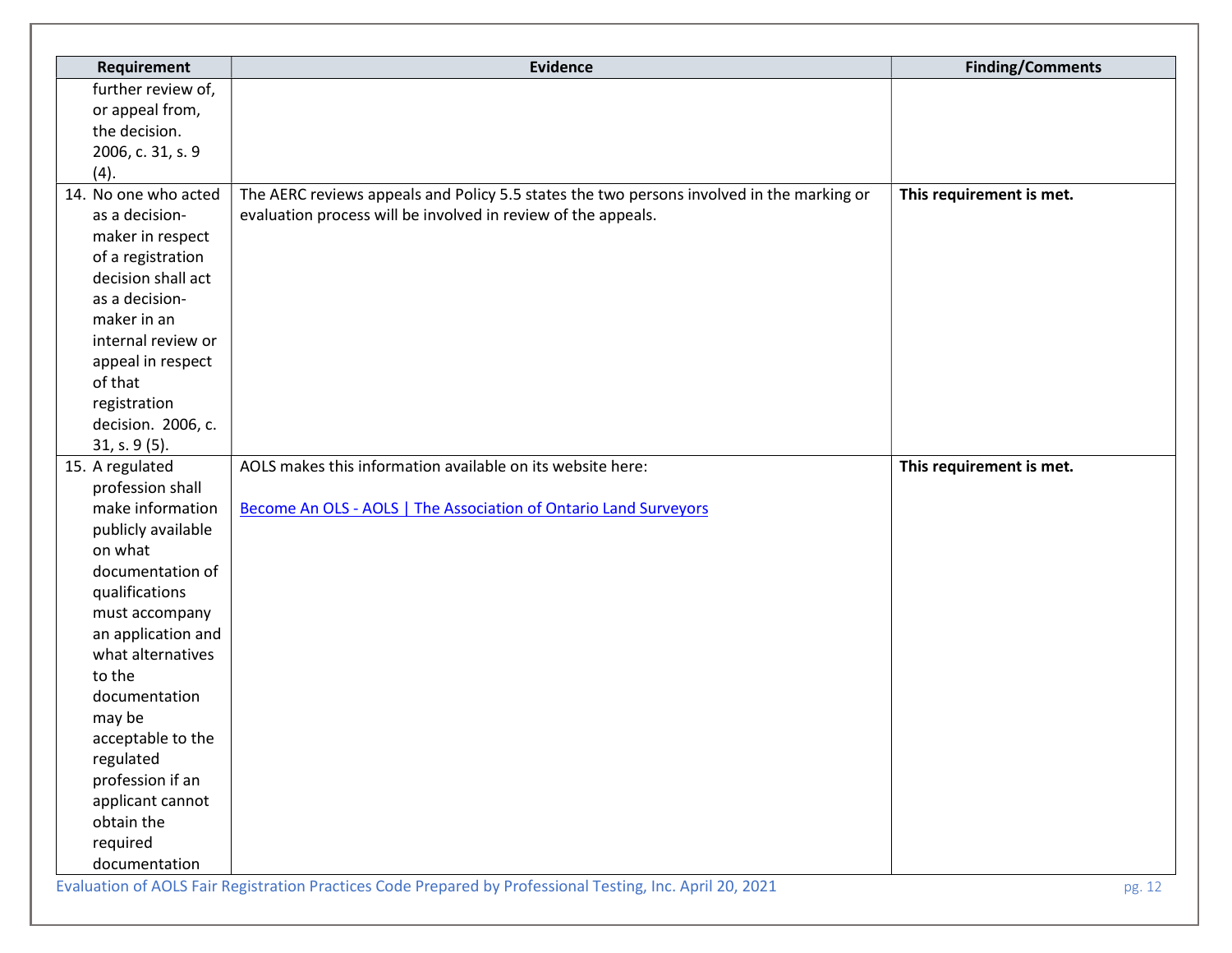| Requirement        | <b>Evidence</b>                                                                               | <b>Finding/Comments</b>  |
|--------------------|-----------------------------------------------------------------------------------------------|--------------------------|
| for reasons        |                                                                                               |                          |
| beyond his or her  |                                                                                               |                          |
| control. 2006, c.  |                                                                                               |                          |
| 31, s. 10(1).      |                                                                                               |                          |
| 16. A regulated    | AOLS makes this information available on its website here:                                    | This requirement is met. |
| profession shall   |                                                                                               |                          |
| make information   | Become An OLS - AOLS   The Association of Ontario Land Surveyors                              |                          |
| publicly available |                                                                                               |                          |
| on what            |                                                                                               |                          |
| documentation of   |                                                                                               |                          |
| qualifications     |                                                                                               |                          |
| must accompany     |                                                                                               |                          |
| an application and |                                                                                               |                          |
| what alternatives  |                                                                                               |                          |
| to the             |                                                                                               |                          |
| documentation      |                                                                                               |                          |
| may be             |                                                                                               |                          |
| acceptable to the  |                                                                                               |                          |
| regulated          |                                                                                               |                          |
| profession if an   |                                                                                               |                          |
| applicant cannot   |                                                                                               |                          |
| obtain the         |                                                                                               |                          |
| required           |                                                                                               |                          |
| documentation      |                                                                                               |                          |
| for reasons        |                                                                                               |                          |
| beyond his or her  |                                                                                               |                          |
| control. 2006, c.  |                                                                                               |                          |
| 31, s. 10(1).      |                                                                                               |                          |
| 17. A regulated    | The appeals process is a remarking of the exam; in terms of the process, there is a           | This requirement is met. |
| profession shall   | registration committee dealing with appeals for people applying for a license and were        |                          |
| ensure that        | denied. This process is done in legislation. In terms of training of committee members, this  |                          |
| individuals        | is a weakness that can be addressed.                                                          |                          |
| assessing          |                                                                                               |                          |
| qualifications and | Once an appeal is requested, it is handled by the AERC, but their internal processes for      |                          |
| making             | conducting appeals are not available. This does not assure fairness or much of due process.   |                          |
| registration       |                                                                                               |                          |
| decisions or       | This also applies to the Code of Ethics (p. 30 of the Policy Manual) which states the process |                          |
| internal review or | for submitting a report of an incident in violation of the Code, but does not say how the     |                          |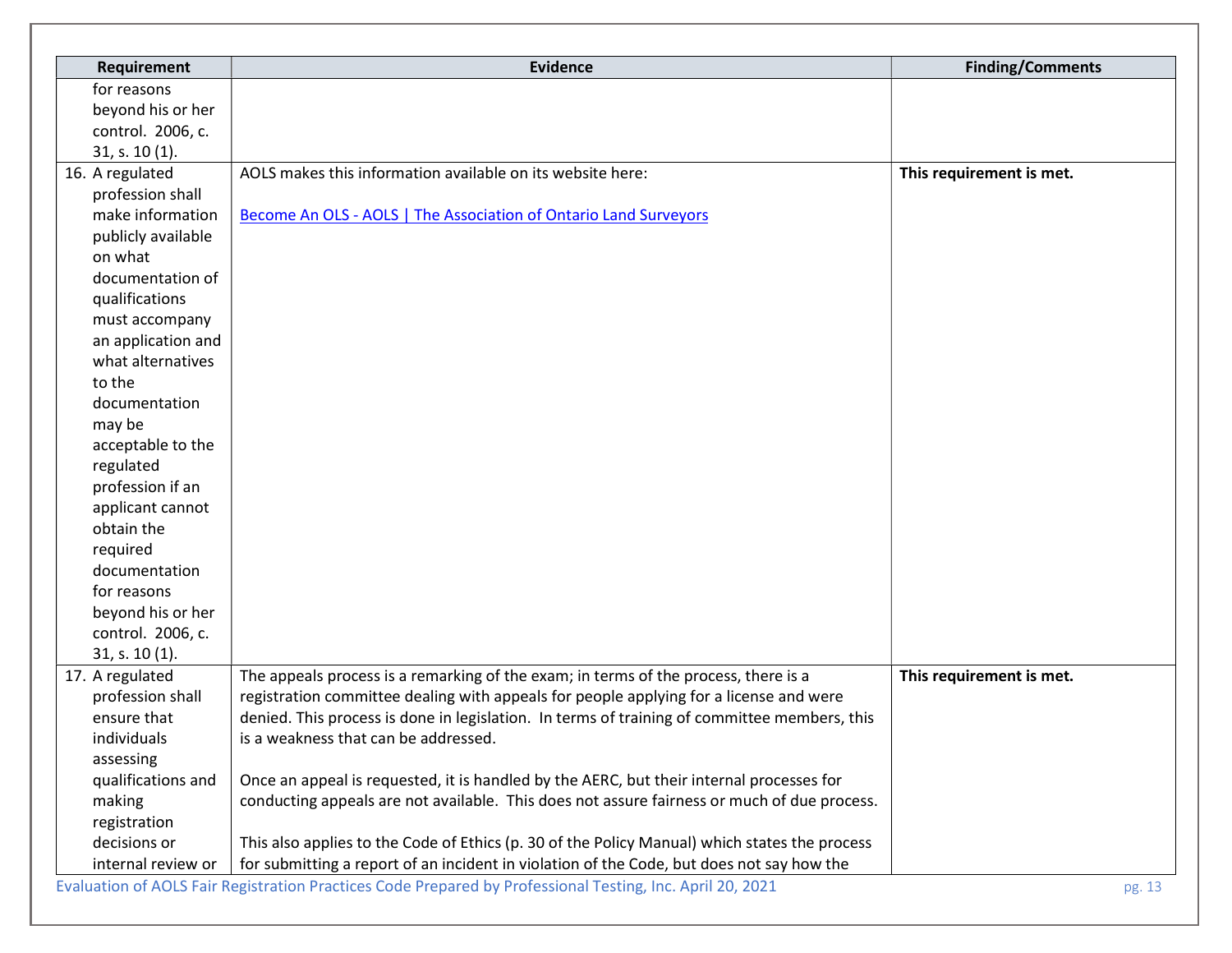| Requirement          | <b>Evidence</b>                                                                                           | <b>Finding/Comments</b>  |
|----------------------|-----------------------------------------------------------------------------------------------------------|--------------------------|
| appeal decisions     | AERC handles, reviews, and disposes of the case, just that the violation becomes an agenda                |                          |
| have received        | item.                                                                                                     |                          |
| training that        |                                                                                                           |                          |
| includes, where      |                                                                                                           |                          |
| appropriate,         |                                                                                                           |                          |
| (a) training on      |                                                                                                           |                          |
| how to hold          |                                                                                                           |                          |
| hearings; and        |                                                                                                           |                          |
| (b) training in      |                                                                                                           |                          |
| any special          |                                                                                                           |                          |
| considerations       |                                                                                                           |                          |
| that may             |                                                                                                           |                          |
| apply in the         |                                                                                                           |                          |
| assessment of        |                                                                                                           |                          |
| applications         |                                                                                                           |                          |
| and the              |                                                                                                           |                          |
| process for          |                                                                                                           |                          |
| applying those       |                                                                                                           |                          |
| considerations       |                                                                                                           |                          |
| .2006, c.31,         |                                                                                                           |                          |
| s. 11.               |                                                                                                           |                          |
| 18. Upon the written | AOLS makes this information available on its website here:                                                | This requirement is met. |
| request of an        |                                                                                                           |                          |
| applicant for        | https://www.aols.org/resources/policies-and-statements/access-to-records                                  |                          |
| registration by a    |                                                                                                           |                          |
| regulated            |                                                                                                           |                          |
| profession, the      |                                                                                                           |                          |
| regulated            |                                                                                                           |                          |
| profession shall     |                                                                                                           |                          |
| provide the          |                                                                                                           |                          |
| applicant with       |                                                                                                           |                          |
| access to records    |                                                                                                           |                          |
| held by it that are  |                                                                                                           |                          |
| related to the       |                                                                                                           |                          |
| application. 2006,   |                                                                                                           |                          |
| c. 31, s. 12 (1).    |                                                                                                           |                          |
| 19. Despite          | AOLS makes this information available on its website here:                                                | This requirement is met. |
| subsection (1), a    |                                                                                                           |                          |
|                      | Evaluation of AOLS Fair Registration Practices Code Prepared by Professional Testing, Inc. April 20, 2021 | pg. 14                   |
|                      |                                                                                                           |                          |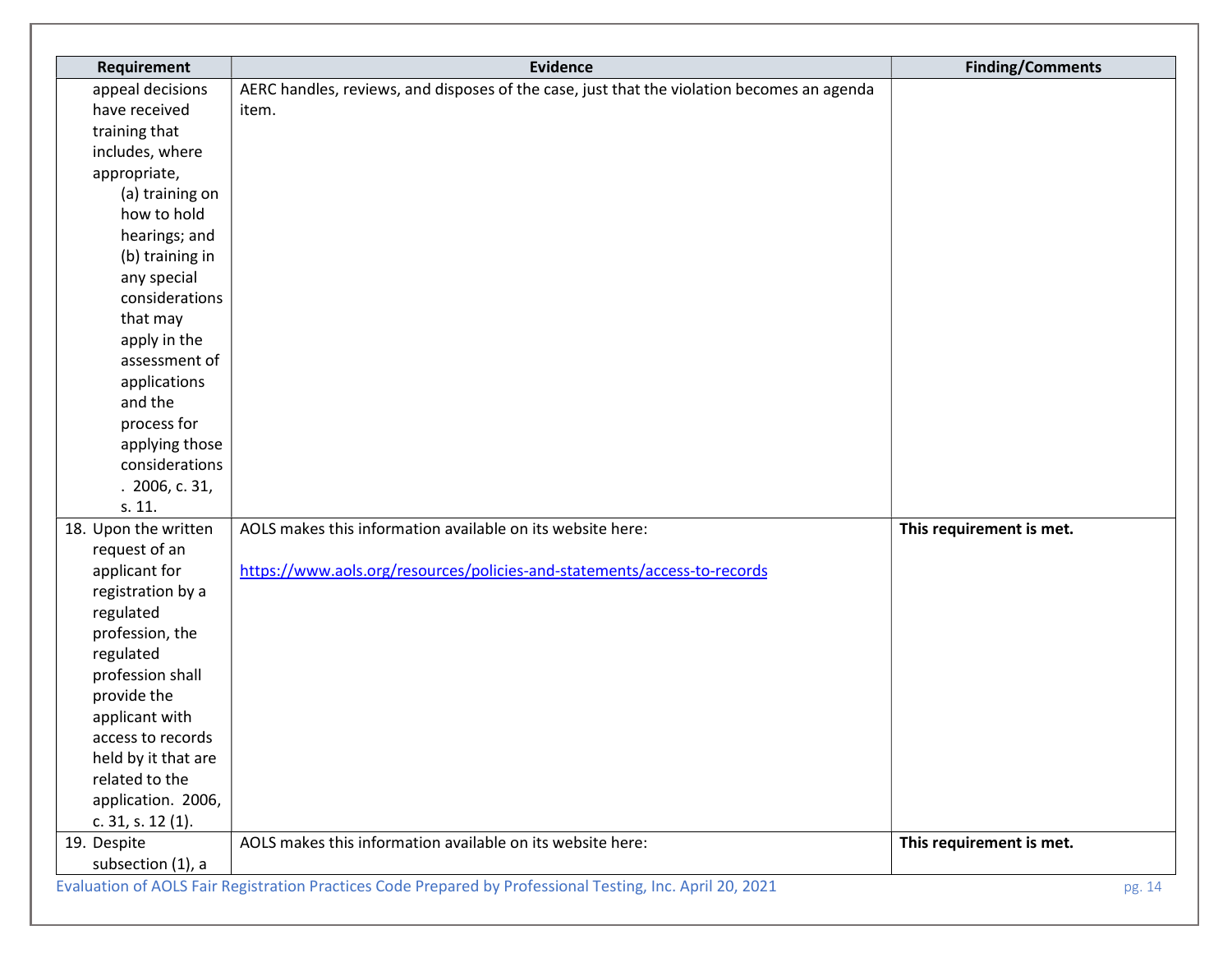| Requirement        | <b>Evidence</b>                                                                     | <b>Finding/Comments</b> |
|--------------------|-------------------------------------------------------------------------------------|-------------------------|
| regulated          | https://www.aols.org/resources/policies-and-statements/access-to-records            |                         |
| profession may     |                                                                                     |                         |
| refuse access to a | AOLS also maintains a record retention policy as well which speaks to some of this. |                         |
| record if,         |                                                                                     |                         |
| (a) the record     |                                                                                     |                         |
| or any             |                                                                                     |                         |
| information in     |                                                                                     |                         |
| the record is      |                                                                                     |                         |
| subject to a       |                                                                                     |                         |
| legal privilege    |                                                                                     |                         |
| that restricts     |                                                                                     |                         |
| disclosure of      |                                                                                     |                         |
| the record or      |                                                                                     |                         |
| the                |                                                                                     |                         |
| information,       |                                                                                     |                         |
| as the case        |                                                                                     |                         |
| may be;            |                                                                                     |                         |
| (b) another        |                                                                                     |                         |
| Act, an Act of     |                                                                                     |                         |
| Canada or a        |                                                                                     |                         |
| court order        |                                                                                     |                         |
| prohibits          |                                                                                     |                         |
| disclosure of      |                                                                                     |                         |
| the record or      |                                                                                     |                         |
| any                |                                                                                     |                         |
| information in     |                                                                                     |                         |
| the record in      |                                                                                     |                         |
| the                |                                                                                     |                         |
| circumstances      |                                                                                     |                         |
|                    |                                                                                     |                         |
| (c) granting       |                                                                                     |                         |
| the access         |                                                                                     |                         |
| could              |                                                                                     |                         |
| reasonably be      |                                                                                     |                         |
| expected to        |                                                                                     |                         |
| lead to the        |                                                                                     |                         |
| identification     |                                                                                     |                         |
| of a person        |                                                                                     |                         |

Evaluation of AOLS Fair Registration Practices Code Prepared by Professional Testing, Inc. April 20, 2021 pg. 15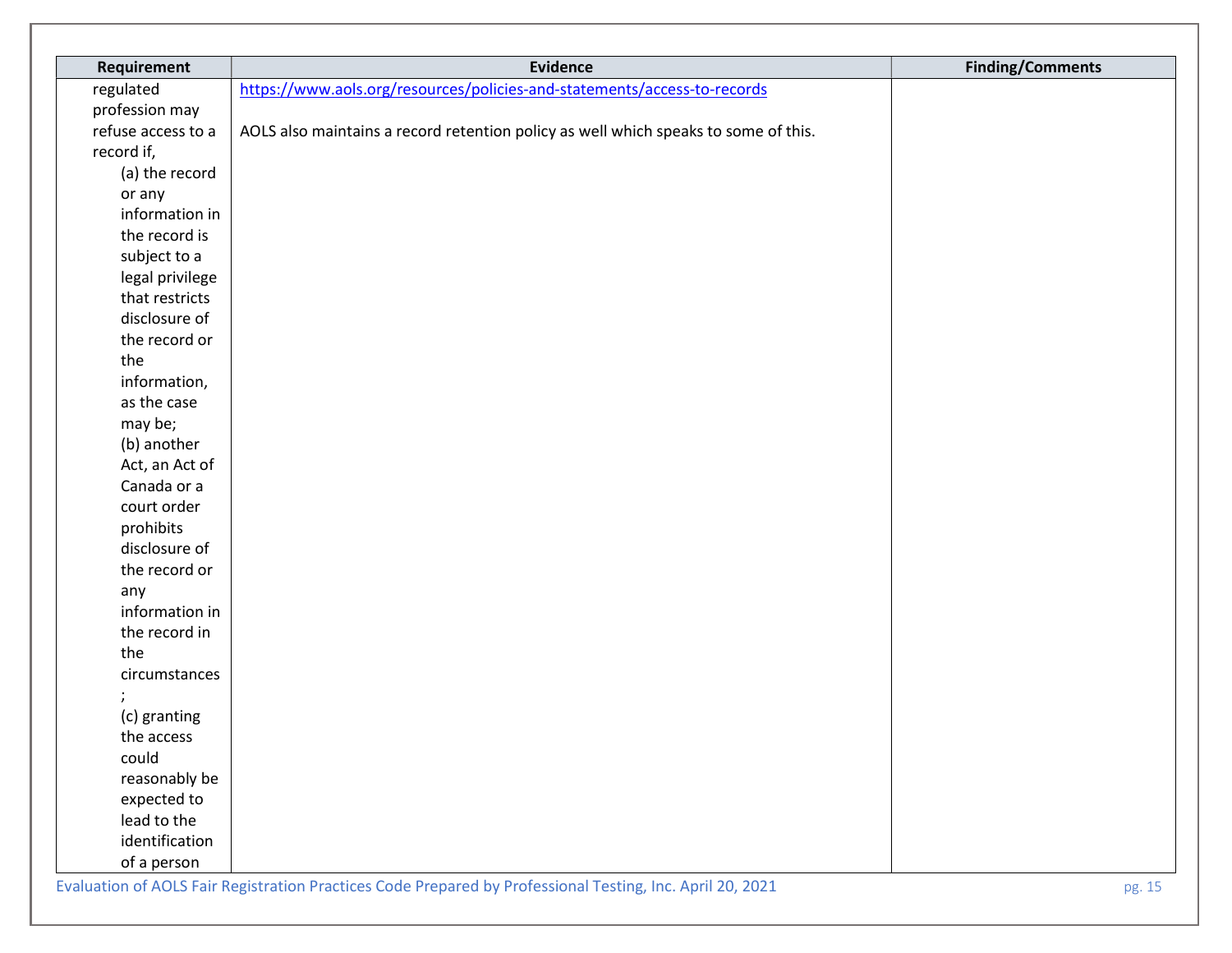| Requirement        | <b>Evidence</b>                                                          | <b>Finding/Comments</b>  |
|--------------------|--------------------------------------------------------------------------|--------------------------|
| who provided       |                                                                          |                          |
| information in     |                                                                          |                          |
| the record to      |                                                                          |                          |
| the regulated      |                                                                          |                          |
| profession         |                                                                          |                          |
| explicitly or      |                                                                          |                          |
| implicitly in      |                                                                          |                          |
| confidence,        |                                                                          |                          |
| and the            |                                                                          |                          |
| regulated          |                                                                          |                          |
| profession         |                                                                          |                          |
| considers it       |                                                                          |                          |
| appropriate in     |                                                                          |                          |
| the                |                                                                          |                          |
| circumstances      |                                                                          |                          |
| that the           |                                                                          |                          |
| identity of the    |                                                                          |                          |
| person be          |                                                                          |                          |
| kept               |                                                                          |                          |
| confidential;      |                                                                          |                          |
| or                 |                                                                          |                          |
| (d) granting       |                                                                          |                          |
| the access         |                                                                          |                          |
| could              |                                                                          |                          |
| negatively         |                                                                          |                          |
| affect public      |                                                                          |                          |
| safety or          |                                                                          |                          |
| could              |                                                                          |                          |
| undermine          |                                                                          |                          |
| the integrity      |                                                                          |                          |
| of the             |                                                                          |                          |
| registration       |                                                                          |                          |
| process.           |                                                                          |                          |
| 2006, c. 31, s.    |                                                                          |                          |
| $12(2)$ .          |                                                                          |                          |
| 20. Despite        | AOLS makes this information available on its website here:               | This requirement is met. |
| subsection (2), an |                                                                          |                          |
| applicant has a    | https://www.aols.org/resources/policies-and-statements/access-to-records |                          |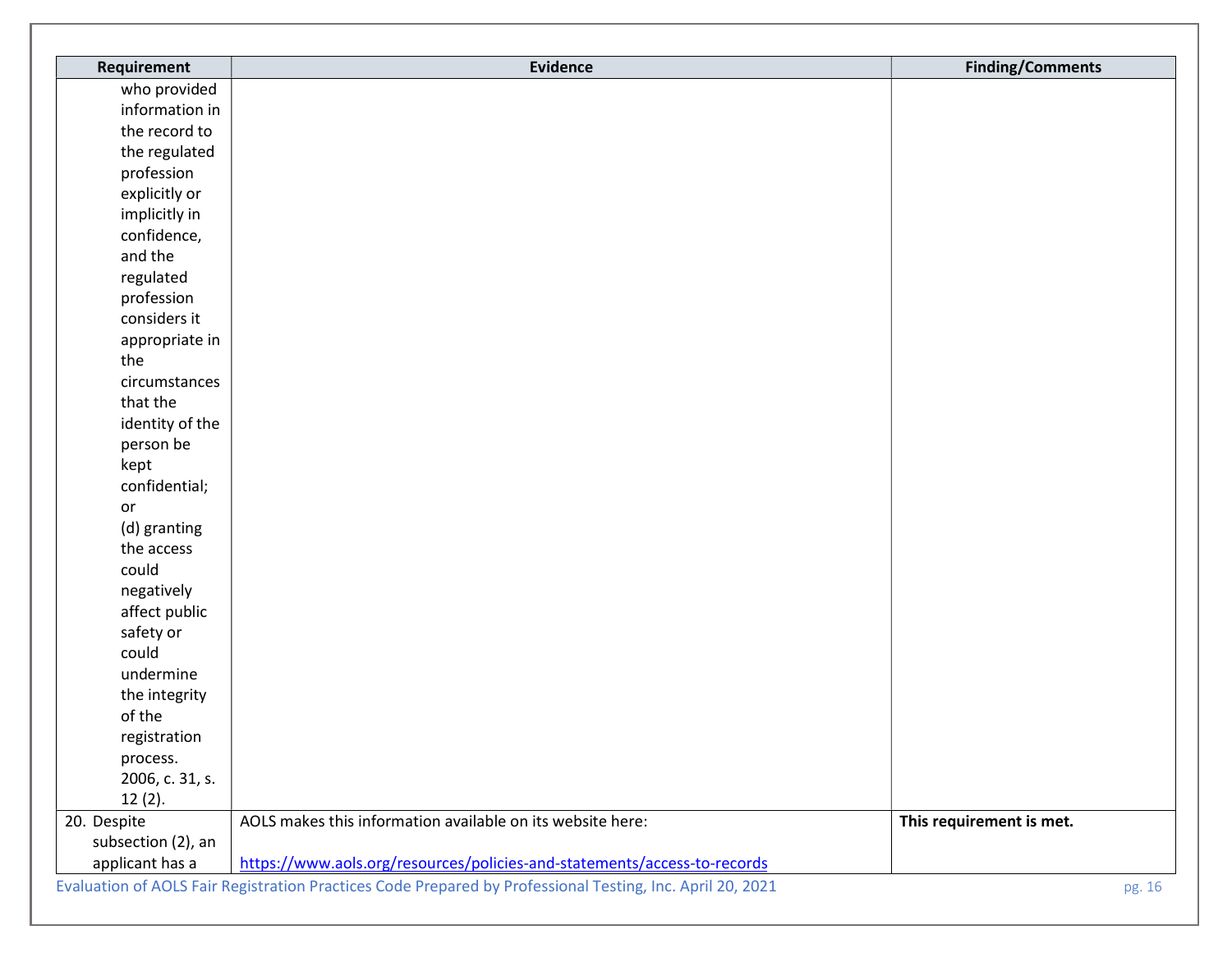| Requirement            | <b>Evidence</b>                                                          | <b>Finding/Comments</b>             |
|------------------------|--------------------------------------------------------------------------|-------------------------------------|
| right of access to     |                                                                          |                                     |
| that part of a         | The records policy addresses severance of records.                       |                                     |
| record that can        |                                                                          |                                     |
| reasonably be          |                                                                          |                                     |
| severed from the       |                                                                          |                                     |
| part to which the      |                                                                          |                                     |
| applicant does not     |                                                                          |                                     |
| have a right of        |                                                                          |                                     |
| access by reason       |                                                                          |                                     |
| of that subsection.    |                                                                          |                                     |
| 2006, c. 31, s. 12     |                                                                          |                                     |
| (3).                   |                                                                          |                                     |
| 21. A regulated        | AOLS makes this information available on its website here:               | This requirement is met.            |
| profession shall       |                                                                          |                                     |
| establish a            | https://www.aols.org/resources/policies-and-statements/access-to-records |                                     |
| process under          |                                                                          |                                     |
| which requests for     | The records policy addresses the process for handling requests.          |                                     |
| access to records      |                                                                          |                                     |
| will be                |                                                                          |                                     |
| considered. 2006,      |                                                                          |                                     |
| c. $31$ , s. $12(4)$ . |                                                                          |                                     |
| 22. A regulated        | AOLS makes this information available on its website here:               | This requirement is met.            |
| profession may         |                                                                          |                                     |
| charge the             | https://www.aols.org/resources/policies-and-statements/access-to-records |                                     |
| applicant a fee for    |                                                                          |                                     |
| making records         | The records policy describes the services fees are associated with.      |                                     |
| available if it first  |                                                                          |                                     |
| gives the applicant    |                                                                          |                                     |
| an estimate of the     |                                                                          |                                     |
| fee. 2006, c. 31, s.   |                                                                          |                                     |
| 12(5).                 |                                                                          |                                     |
| 23. The amount of the  | AOLS indicates which fees will apply on its website here:                | Professional Testing could not find |
| fee shall not          |                                                                          | evidence of fee amounts. The fees   |
| exceed the             | https://www.aols.org/resources/policies-and-statements/access-to-records | associated with making the records  |
| amount                 |                                                                          | available are not provided on the   |
| prescribed by the      |                                                                          | website.                            |
| regulations or the     |                                                                          |                                     |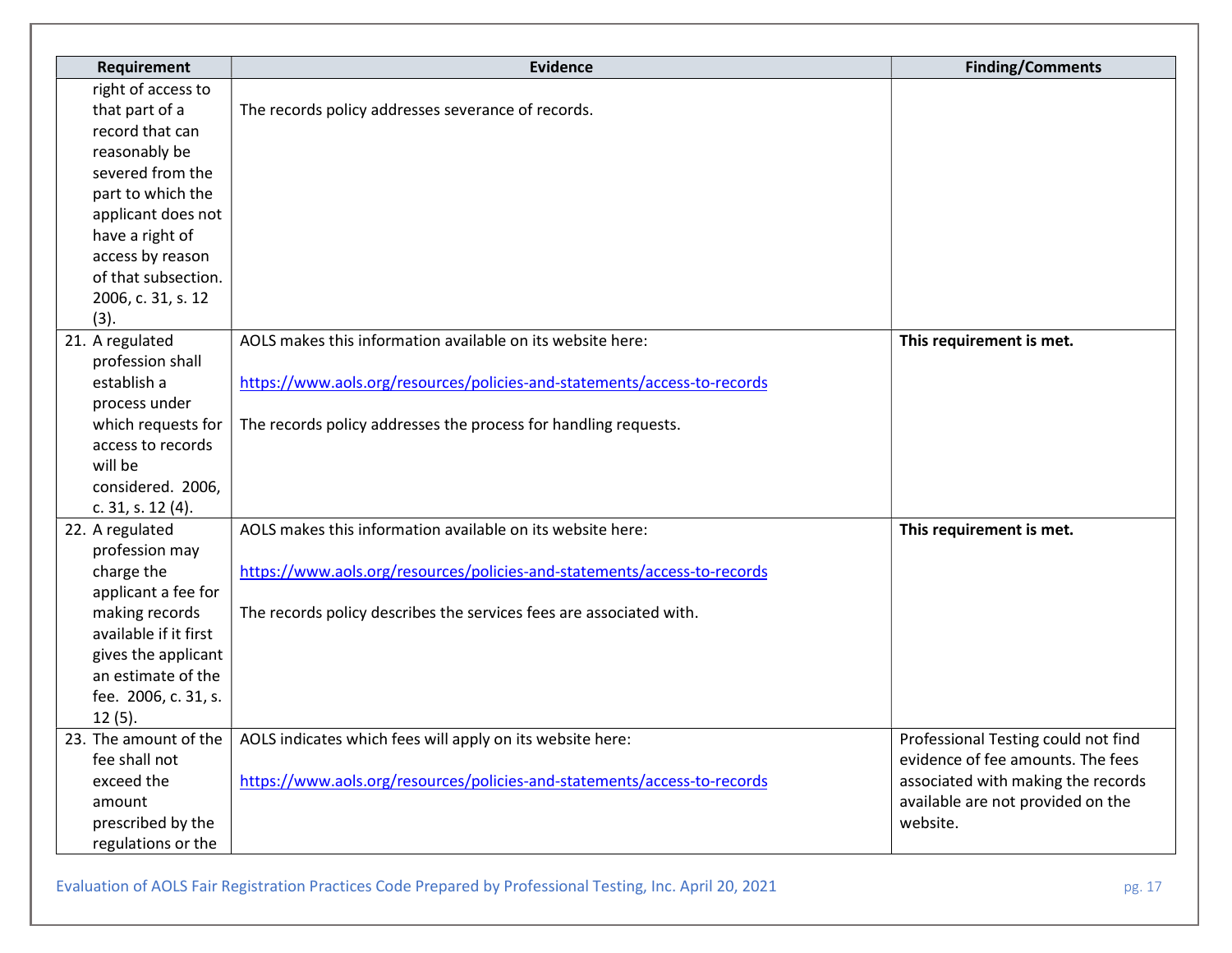| Requirement            | <b>Evidence</b>                                                                           | <b>Finding/Comments</b>             |
|------------------------|-------------------------------------------------------------------------------------------|-------------------------------------|
| amount of              |                                                                                           |                                     |
| reasonable cost        |                                                                                           |                                     |
| recovery, if no        |                                                                                           |                                     |
| amount is              |                                                                                           |                                     |
| prescribed. 2006,      |                                                                                           |                                     |
| c. $31$ , s. $12(6)$ . |                                                                                           |                                     |
| 24. A regulated        | Information to this effect was not found on the website referenced in this section above. | Professional Testing could not find |
| profession may         |                                                                                           | evidence to this effect. A policy   |
| waive the              |                                                                                           | should be developed and             |
| payment of all or      |                                                                                           | documented.                         |
| any part of the fee    |                                                                                           |                                     |
| that an applicant      |                                                                                           |                                     |
| is required to pay     |                                                                                           |                                     |
| under subsection       |                                                                                           |                                     |
| $(5)$ if, in its       |                                                                                           |                                     |
| opinion, it is fair    |                                                                                           |                                     |
| and equitable to       |                                                                                           |                                     |
| do so. 2006, c. 31,    |                                                                                           |                                     |
| s. $12(7)$ .           |                                                                                           |                                     |

Documents reviewed included:

- AOLS Website: AOLS | The Association of Ontario Land Surveyors and documents found therein.
- Essential Areas of Knowledge (EAK) and how it was determined (referred to as job-task analysis, practice analysis or role delineation study) refer to Motion 14-45 and attachments in the Policy Manual
- Information regarding the development of all assessments (written and practical) including who developed them, how they were developed, etc. see Policies 5.2 – 5.3.3
- Passing Score Studies (Standard setting activities) for Written & Oral and Professional Plan Exams Passing score for all exams is set under section in Regulation 1026 under the Surveyors Act 23(9)
- Grader/Rater Training and calibration activities for Oral and Professional Plan Check Exams refer to Examiners Manual 2020 Oral (Oral Exams) and Policies 5.2-5.3.3
- Scoring Rubrics for Oral and Professional Plan Check Exams refer to Oral Marking Sheet JKY July, 02 (oral) and 2020 November Plan Check Exam Response Guideline
- Statistical reports on performance of examinations (e.g., Annual Report of Exam Statistics, item analysis reports) refer to Professional Exam Averages Spreadsheet
- Policies associated with the maintained and improvement of test items and examinations as well as evidence these are being followed—See policies 5.2.1 and 5.3.1 (these are periodically updated and reviewed. The most recent review of the professional exam repository occurred in October of 2019.

Evaluation of AOLS Fair Registration Practices Code Prepared by Professional Testing, Inc. April 20, 2021 pg. 18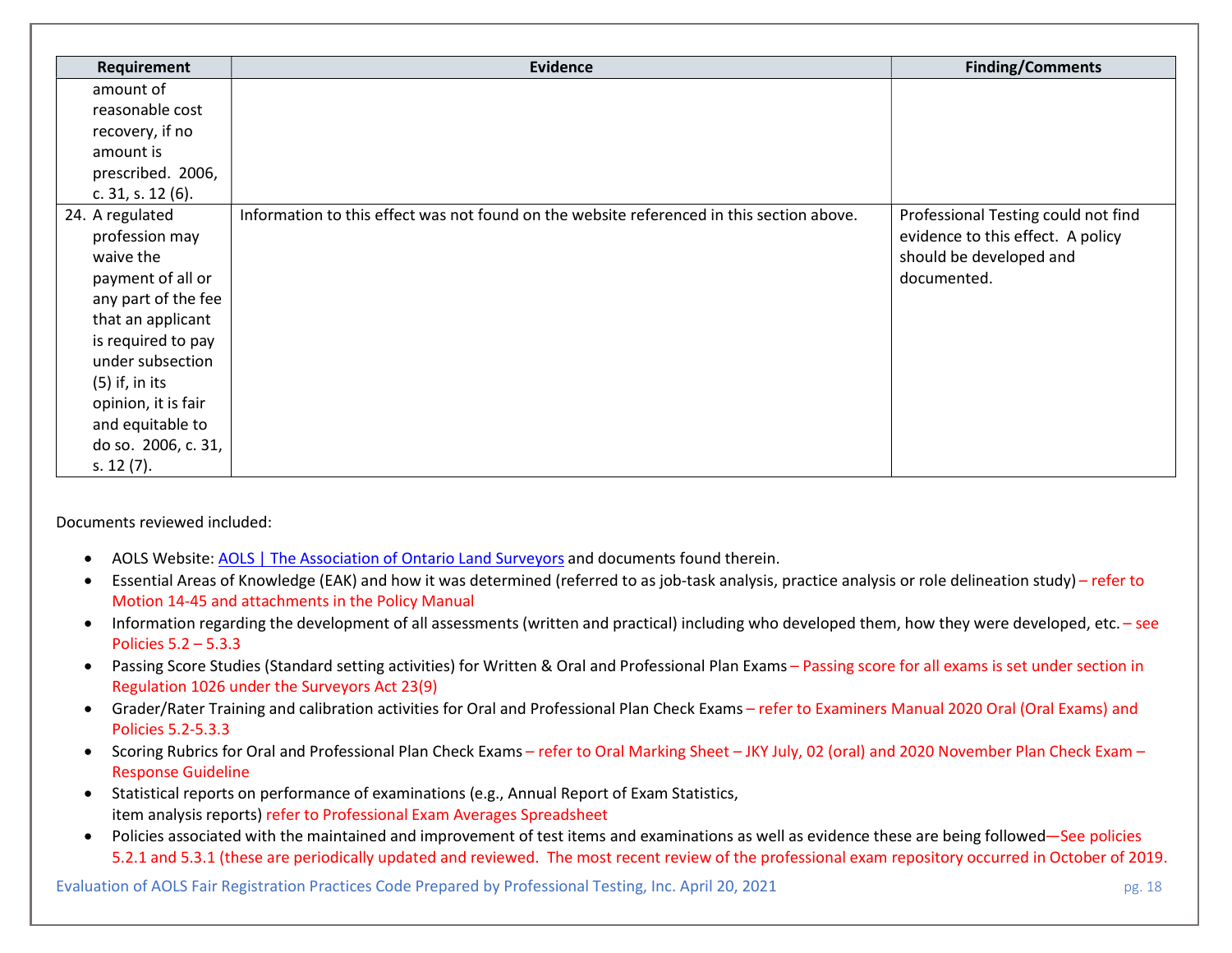- Data associated with analysis of test items and examinations with minority and under-represented populations or any bias studies conducted on the assessments including written and practical examinations. None. A bias training session occurred in January of 2020, and is a recurring session (every 5 years) refer to Motion 19-162 in October 2019 Minutes
- Test Irregularity Reports and Follow-up None
- Forensic Analyses Reports and Process/Plan None
- Reports/studies for determination of eligibility, (academic requirements) Refer to sections 1 and 2 of policy manual and 2019 -06 academic requirements table
- Credential maintenance Requirements Renewal of credential
- Candidate Handbook Sent in first email
- Application for certification refer to student hand book appendix D
- Appeals Process for denial of entrance to exams or for failing the exams Appeals for denial of entrance to profession are set by statute (Surveyors Act sections 12(3) and 17)
- List of Key Vendors if vendors are used in any aspect of exam development, maintenance or administration Prolydian maintains the online repository and delivery of the exams; Examity provides online, remote proctoring services for the exams
- Security Audits (office, test sites, examination) Examity sends security reports for students who have been highlighted as performing suspicious behaviour during the online, remote examinations
- Minutes from Board Meetings or Examination Committee Meetings & Follow-up actions if exam related refer to AERC Minutes 2020 zip file (sent in second email)
- Candidate Admission Letter to Examinations (sample) refer to Template Letters… zip file
- Candidate Score Reports for each exam (sample) refer to Template Letters… zip file
- Sample communications to candidates—Approval letters; Score reports; refer to Template Letters… zip file
- Record Retention Policy

## Recommendations:

The following two recommendations are made in reference to "Objectivity, Impartiality and Fairness of the Oral Exam," page 9 of this report, items 3 and 4 respectively in the Findings section of the report  $(3<sup>rd</sup>$  column the table).

1. Finding: #3. Oral question evaluators should be formally trained for their roles and that training should be documented. Data should be kept on the performance of the evaluators to ensure they are not consistently scoring candidates harder or easier. AOLS should document how they ensure bias and subjectivity are addressed for the oral examinations.

Recommendation: AOLS should conduct studies to assure inter-rater reliability among its oral examiners to assure candidates are scored consistently to the standard. This may include implementation of monitoring procedures that can include on-site observation, review of examiners' reports, feedback from candidates, complaints, and a formal training process for oral examiners that addresses how examinations are administered, scored and the results reported. Training may include case studies for examiners to review and discuss as a group, self-evaluation and peer evaluation tools. This needs to be incorporated in policy, and policy should address data that "flags" an examination and remediation requirements and practices for "flagged" examiners.